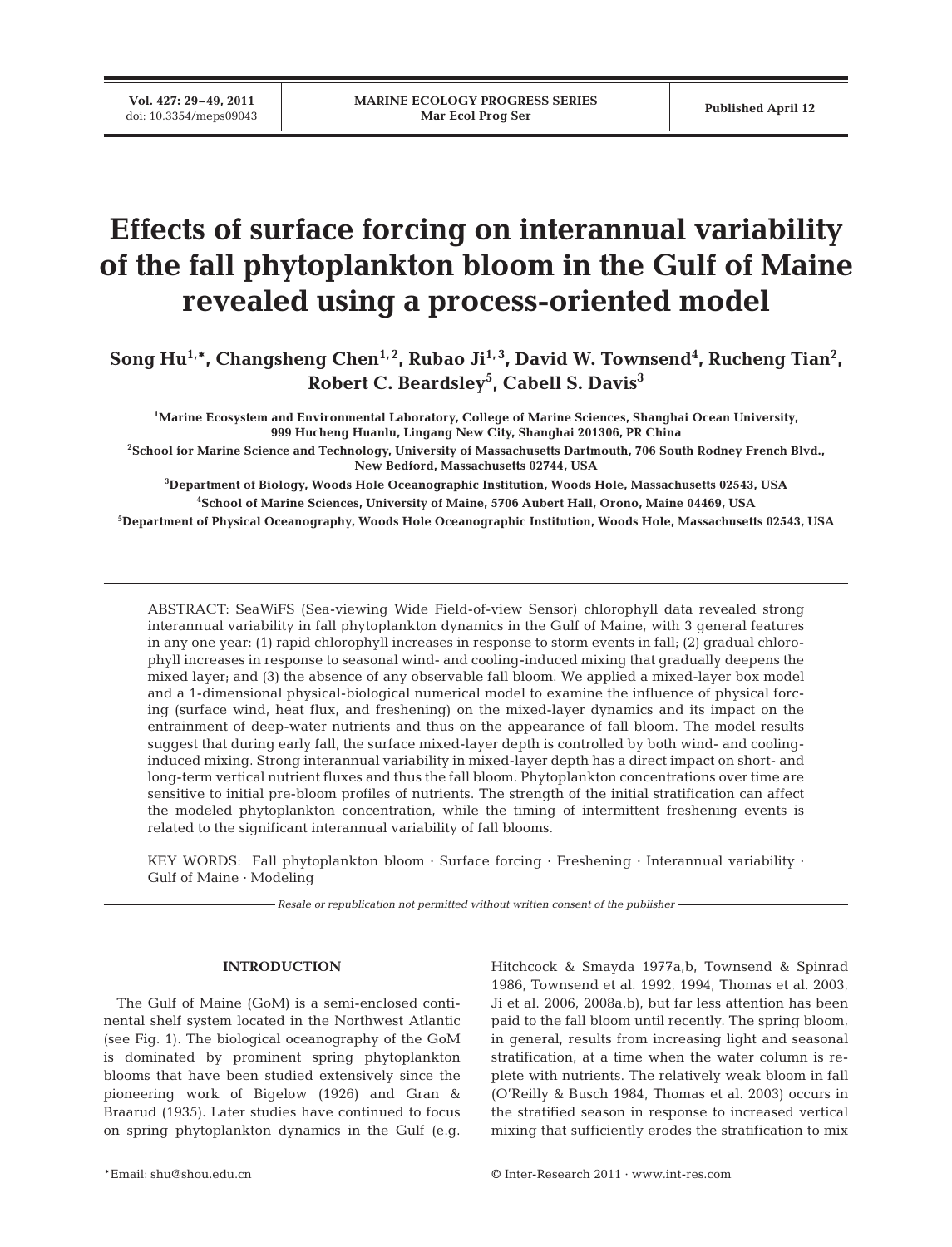deep nutrients into the upper water column, where light is not limiting. While the fall bloom is mainly composed of the smaller-sized phytoplankton groups (dinoflagellates) (O'Reilly & Busch 1984) rather than larger diatoms that are common in the spring bloom, the importance of the fall bloom to overall ecosystem structure and function can be significant. Greene & Pershing (2007) have speculated that climate changeinduced freshening at higher latitudes could enhance downstream phytoplankton blooms in the fall, which, in turn, could affect zooplankton dynamics in the region. The interannual variability of the fall bloom might also have important implications for populations at higher trophic level. For instance, Friedland et al. (2008) linked the fall bloom to haddock recruitment on Georges Bank, arguing that the intensity of the fall bloom influences maternal well-being and egg viability the following spring, although the detailed mechanisms remain to be further examined.

Our key question here is: What are the mechanisms and physical-biological dynamics controlling the interannual variability of fall phytoplankton blooms? If, for example, the erosion of stratification and the concomitant nutrient flux are the triggers of the bloom, one would expect that both local forcing (such as wind and cooling) and remotely controlled surface freshening can result in interannual variations in phytoplankton development. This can be modified further by storm events that can bring nutrients from the deeper layers to the euphotic zone and stimulate episodic phytoplankton blooms. Such events have been observed in the South Atlantic Bight, in the Gulf Stream (Fogel et al. 1999), and in the shelf and offshore regions of Nova Scotia and Newfoundland, Canada (Son et al. 2007). It remains unclear, however, to what extent those shortterm events (versus gradual seasonal mixing) contribute to overall fall bloom dynamics.

In this study, we use modeling approaches to identify and understand the impacts of surface forcing on the interannual variability of fall phytoplankton blooms. First, we summarize the interannual variability of surface phytoplankton concentrations at the center of Wilkinson Basin in the GoM (see Fig. 1) in fall based on SeaWiFS (Sea-viewing Wide Field-of-view Sensor) remote sensing data. Then, we use a mixed-layer box model and a 1-dimensional (1D) coupled physicalbiological model to analyze the responses of fall blooms to the physical forcing.

In the box-model approach, we simplified the physical mixing process by using time sequences of precalculated mixed-layer depths to estimate the flux of nutrients and its impact on other biological compartments. In the 1D approach, we conducted a series of numerical experiments in a vertical physical-biological model by using various values of wind stress, heat flux,

and freshening. The advantage of the 1D model is the ability to include more detailed mixing processes explicitly than the box model. The physical model is the finite-volume community ocean model (FVCOM) with a 1D configuration. The biological model describes a simple NPZD (nitrate, phytoplankton, zooplankton, and detritus) lower-trophic food web dynamic. In order to better understand the role of each biological compartment, we conducted simulations sequentially starting with an N model, to an NP model, followed by an NPZ model and an NPZD model.

# **METHODS**

**SeaWiFS chlorophyll data.** We analyzed daily Sea-WiFS chlorophyll data in the central region of Wilkinson Basin (Stn A) (Fig. 1) from January 1, 1998 to December 12, 2004 to explore the interannual variability of fall phytoplankton blooms. The SeaWiFS data were obtained from NASA's Goddard Space Flight Center as Level 1 data and processed to daily Level 3 data at 1.1 km resolution using the OC4v4 algorithm (O'Reilly et al. 2001). To evaluate the quality of the satellite data, we compared the SeaWiFS data with *in situ* surface chlorophyll data from summertime survey data collected at the same time and locations (Fig. 1) for the years 1998, 2000, and 2001 (Townsend et al. 2001, 2005) when both satellite and *in situ* data were available.



Fig. 1. The Gulf of Maine and Georges Bank regions. Black circles: matching points for comparisons between *in situ* measurements and SeaWiFS chlorophyll data; star: Stn A, located in the center of Wilkinson Basin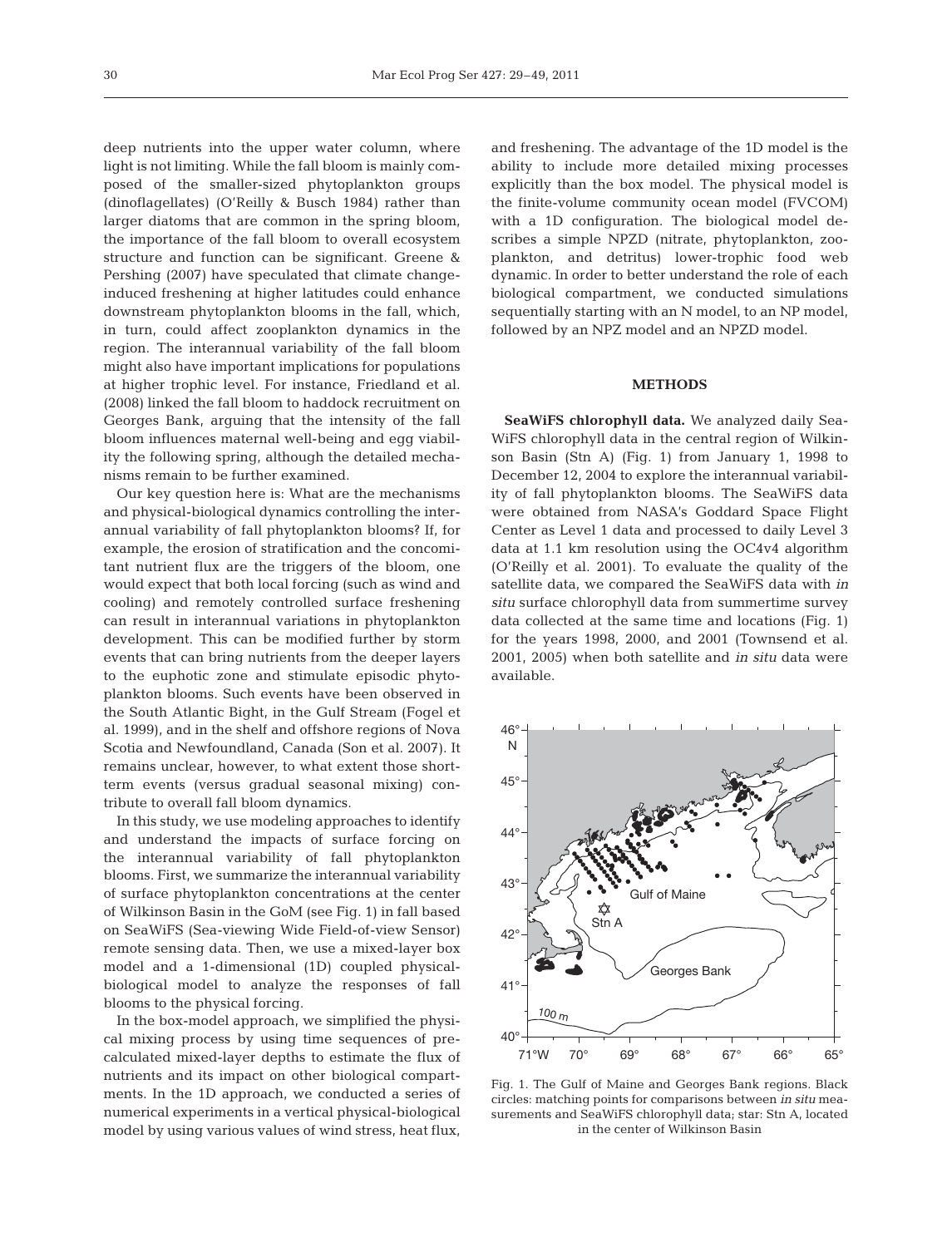**Box model setup.** *Mixed layer box biological models:* The mixed-layer box model consists of a 2 layer system; an upper mixed layer in which all biological variables are vertically well mixed and a deep layer containing higher concentrations of nutrients. Between these 2 layers is a discontinuous interface that is defined as the mixed-layer depth. This conceptual mixed-layer model was described in detail in Chen (2002), who used it to examine responses of nutrient fluxes and the various biological compartments to changes in the upper mixed-layer depth.

For the simplest situation (N model), assuming that the upper, actively mixed layer contains no nutrients (nitrate), and the deep stratified layer contains an excess of nutrients, we can derive an N model equation as:

$$
\frac{\mathrm{d}N}{\mathrm{d}t} = \frac{N_0 - N}{h} \frac{\mathrm{d}h}{\mathrm{d}t} \tag{1}
$$

where *N* is the nutrient concentration in the mixed layer,  $N_0$  the nutrient concentration in the deep layer, *t* the time and *h* the mixed-layer depth. Considering a 2-variable system with nutrients and phytoplankton, we can derive an NP box model in the form of:

$$
\frac{\mathrm{d}N}{\mathrm{d}t} = \frac{-\int_{z=h}^{0} f(I) \mathrm{d}z}{h} \frac{V_m N}{K_s + N} P + \varepsilon_p P + \frac{N_0 - N}{h} \frac{\mathrm{d}h}{\mathrm{d}t} \tag{2}
$$

$$
\frac{\mathrm{d}P}{\mathrm{d}t} = \frac{\int_{z=-h}^{0} f(I) \mathrm{d}z}{h} \frac{V_m N}{K_s + N} P - \varepsilon_p P - \frac{P}{h} \frac{\mathrm{d}h}{\mathrm{d}t} \tag{3}
$$

where *P* is the phytoplankton concentration in the mixed layer,  $f(I)$  the light function, *z* the depth,  $V_m$  the maximum growth rate for phytoplankton,  $K_s$  the half saturation constant for phytoplankton uptake, and  $\varepsilon_P$ the mortality rate of phytoplankton. In this box-model study, the light function is:

$$
f(I) = I_0 e^{-K_{ext} z} \tag{4}
$$

where  $I_0$  is the light at the sea surface,  $K_{ext}$  the diffuse attenuation coefficient for irradiance, and *z* the depth below the sea surface. Self-shading (on  $K_{ext}$ ) and seasonal variability of  $I_0$  were not included in these studies.

Similarly, a 3-variable NPZ box model can be given as:

$$
\frac{dN}{dt} = \frac{-\int_{z=b}^{0} f(I)dz}{h} \frac{V_m N}{K_s + N} P + (1 - \gamma)g_{\text{max}} \frac{P^2}{K_p^2 + P^2} Z + \frac{N_0 - N}{h} \frac{dh}{dt}
$$
\n(5)

$$
\frac{\mathrm{d}P}{\mathrm{d}t} = \frac{\int_{z=-h}^{0} f(I) \mathrm{d}z}{h} \frac{V_m N}{K_s + N} P - g_{\text{max}} \frac{P^2}{K_p^2 + P^2} Z - \epsilon_{\text{p}}
$$
\n
$$
\epsilon_p P - \frac{P}{h} \frac{\mathrm{d}h}{\mathrm{d}t} \tag{6}
$$

$$
\frac{\mathrm{d}Z}{\mathrm{d}t} = \gamma g_{\text{max}} \frac{P^2}{K_p^2 + P^2} Z - \varepsilon_Z Z^2 - \frac{Z}{h} \frac{\mathrm{d}h}{\mathrm{d}t} \tag{7}
$$

where *Z* is the zooplankton concentration in the mixed layer,  $g_{\text{max}}$  the maximum grazing rate of zooplankton on phytoplankton,  $K_p$  the half saturation constant of zooplankton grazing on phytoplankton, ε*<sup>z</sup>* the mortality rate of zooplankton, and γ the zooplankton assimilation coefficient.

Using the same approach, we can derive a 4-variable NPZD box model given as:

$$
\frac{dN}{dt} = \frac{-\int_{z=h}^{0} f(I)dz}{h} \frac{V_m N}{K_s + N} P + \beta g_{\text{max}} \frac{P^2}{K_p^2 + P^2} Z + \sum_{\ell \ge 0} E_{\ell} P + \frac{N_0 - N}{h} \frac{dh}{dt}
$$
\n(8)

$$
\frac{\mathrm{d}P}{\mathrm{d}t} = \frac{\int_{z=-h}^{0} f(I) \mathrm{d}z}{h} \frac{V_m N}{K_s + N} P - g_{\text{max}} \frac{P^2}{K_p^2 + P^2} Z - \epsilon_p P - \frac{P}{h} \frac{\mathrm{d}h}{\mathrm{d}t}
$$
\n
$$
(9)
$$

$$
\frac{\mathrm{d}Z}{\mathrm{d}t} = \alpha g_{\text{max}} \frac{P^2}{K_p^2 + P^2} Z - \varepsilon_Z Z^2 - \frac{Z}{h} \frac{\mathrm{d}h}{\mathrm{d}t} \tag{10}
$$

$$
\frac{dD}{dt} = (1 - \alpha - \beta)g_{\text{max}} \frac{P^2}{K_p^2 + P^2} Z + \varepsilon_p P + \lambda \varepsilon_z Z^2 - \varepsilon_p D - \frac{D}{h} \frac{dh}{dt}
$$
\n(11)

where *D* is the detritus concentration in the mixed layer,  $\varepsilon_D$  the detritus remineralization rate,  $\alpha$  the zooplankton assimilation coefficient, β the zooplankton excretion coefficient, and  $\lambda$  the recycle coefficient of zooplankton loss term.

We used the Mellor-Yamada level-2.5 (MY-2.5) closure scheme (Mellor & Yamada 1982) to calculate the time sequences of mixed-layer depths via the turbulence mixing. The surface forcing used for this calculation was from the MM5 meteorological model-assimilated hindcast data at Stn A (Fig. 1) from September 1 to December 10 for each year. MM5 is a meso-scale meteorological model developed by Dudhia et al. (2003) and configured to the GoM by Chen et al. (2005).

Nitrogen is assumed to be the limiting nutrient for the fall bloom, which is usually dominated by smaller, non-diatom species (O'Reilly & Busch 1984). We integrated the models starting from August 31 in each instance. The response of P to N was examined for 3 situations: high, climatological average, and low nitrate conditions (hereafter referred to as Type-1, Type-2, and Type-3 initial conditions, respectively). This experiment was made with the understanding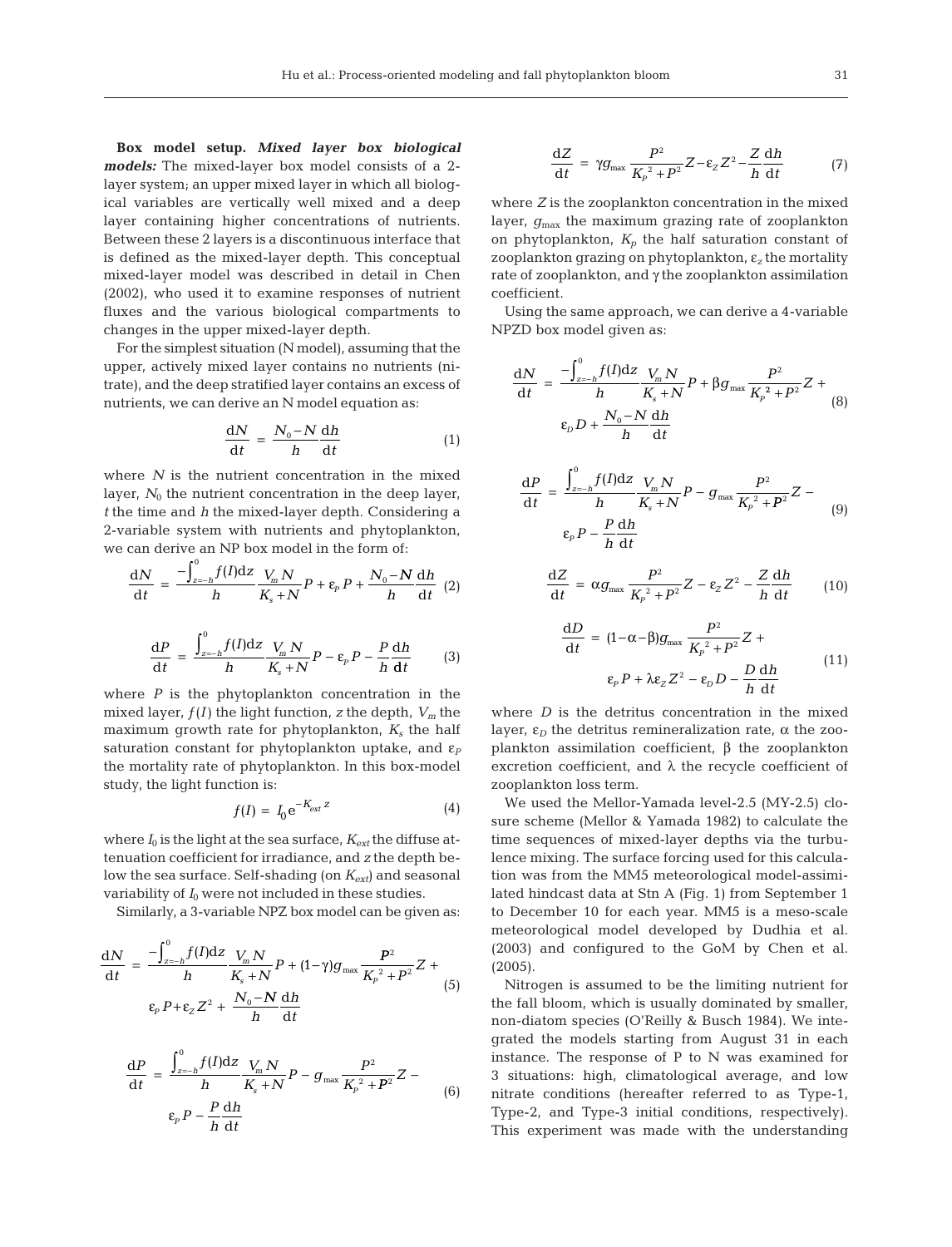that the nitrate concentration in the GoM can vary significantly over an interannual time scale (Townsend et al. 2006, Townsend & Ellis 2010). To construct the nutrient profile for these 3 conditions, we first defined a simple function of *N* in the form of:

$$
N(z) = 0, -5 \text{ m} \le z \le 0
$$
  

$$
N(z) = \frac{N_{\text{max}}(z+5)^2}{(z+5)^2 + z_0^2}, z < -5 \text{ m}
$$
 (12)

where  $N_{\text{max}}$  is the maximum value of the nitrate concentration at the bottom,  $z_0$  the mid-depth parameter, and *z* the depth. Then we used Eq. (12) to fit the August climatological nitrate profile in the GoM (Fig. 2) to generate the Type-2 initial condition. The Type-1 and Type-3 initial conditions were created by increasing or decreasing  $N_{\text{max}}$  and  $z_0$  in the deep layer of Eq. (12) (Fig. 2). The parameters of these fitted curves are listed in Table 1. Except for the situation designed to test the sensitivity of the initial nutrient conditions, the default initial nutrient profile  $(N_0)$  for all the cases was set as Type-2, and the initial nutrient concentrations in the upper mixed layer for the box model were set to zero. Initial conditions for each box model are detailed in Table 2 and biological parameters in Table 3.

To estimate the relative importance of each variable and parameter, we first non-dimensionalized the above equations by defining each variable as a product of its scale and a non-dimensional variable, such as

$$
N = N_t N', N_0 = N_t N_0', t = \frac{t'}{V_m} P = N_t P', Z = N_t Z',
$$
  

$$
D = N_t D', h = Hh'
$$

where  $N_t$  is the total  $N$  in the vertical water column, *Vm* the maximal growth rate, *H* the total water

depth, and *N* ', *N*0', *P* ', *Z* ', *D* ', and *h*' are non-dimensional variables constrained between 0 and 1. The resulting equations (Appendix A) suggest the importance of the following variables and parameters in each model.

*N model:* Nitrate is used solely as a conservative tracer forced by the change in the mixed-layer depth.

*NP model:* Two parameters,

$$
K'_{s} = \frac{K_{s}}{N_{t}} \text{ and } \varepsilon_{p}' = \frac{\varepsilon_{p}}{V_{m}}
$$

occur in the non-dimensional NP equations and describe the scaled half saturation constant and scaled phytoplankton mortality rate. Numerical experiments were made to examine the sensitivity of  $K_s'$  and  $\varepsilon_p'$ .



Fig. 2. Vertical nitrate profile for August climatology (mean of years) at Stn A. Type-1: high-nutrient conditions, Type-2: normal nutrient conditions; Type-3: low-nutrient conditions

Table 1. Parameters used for fitting curves of nitrate profiles (Eq. 12).  $N_{\text{max}}$ : maximum value of the nitrate concentration at bottom;  $z_0$ : mid-depth parameter

| Name                       | $N_{\rm max}$ (µM) | $z_0$ (m) |
|----------------------------|--------------------|-----------|
|                            | 14.3               | 10        |
|                            | 18.23              | 50        |
| Type-1<br>Type-2<br>Type-3 | 27.96              | 120       |

Table 2. Descriptions for box model setup. N: nitrate, P: phytoplankton, Z: zoo plankton, D: detritus

| Model name | Initial conditions                                                                                                                                                                                               | Forcing conditions                                                                                                   |
|------------|------------------------------------------------------------------------------------------------------------------------------------------------------------------------------------------------------------------|----------------------------------------------------------------------------------------------------------------------|
| N model    | Nitrate is set as $0 \mu MN$ in<br>the upper layer and Type-2<br>(Fig. 2) in the lower layer                                                                                                                     | The driving forcing is<br>the time series of<br>the mixed-layer                                                      |
| NP model   | Nitrate is set as in the N model.<br>The initial phytoplankton is set<br>as $0.01 \mu MN$ in the upper layer<br>and $0 \mu MN$ in the lower layer                                                                | depth from Sep 1<br>to Dec 10 for each<br>year (pre-calculated<br>using MM5 surface                                  |
| NPZ model  | Nitrate is set as in the N model. The<br>initial phytoplankton and zooplank-<br>ton are set as $0.01 \mu MN$ in the upper<br>layer and $0 \mu M N$ in the lower layer                                            | forcing and MY-2.5<br>turbulence models).<br>The light intensity at<br>the sea surface is set<br>as constant through |
| NPZD model | Nitrate is set as in the N model.<br>The initial phytoplankton and<br>zooplankton are set as 0.01 µMN<br>in the upper layer and $0 \mu MN$ in<br>the lower layer. The detritus is<br>set as 0 µMN in both layers | out the simulation.                                                                                                  |

 $\overline{a}$ ⎨ ⎪⎪

l  $\overline{a}$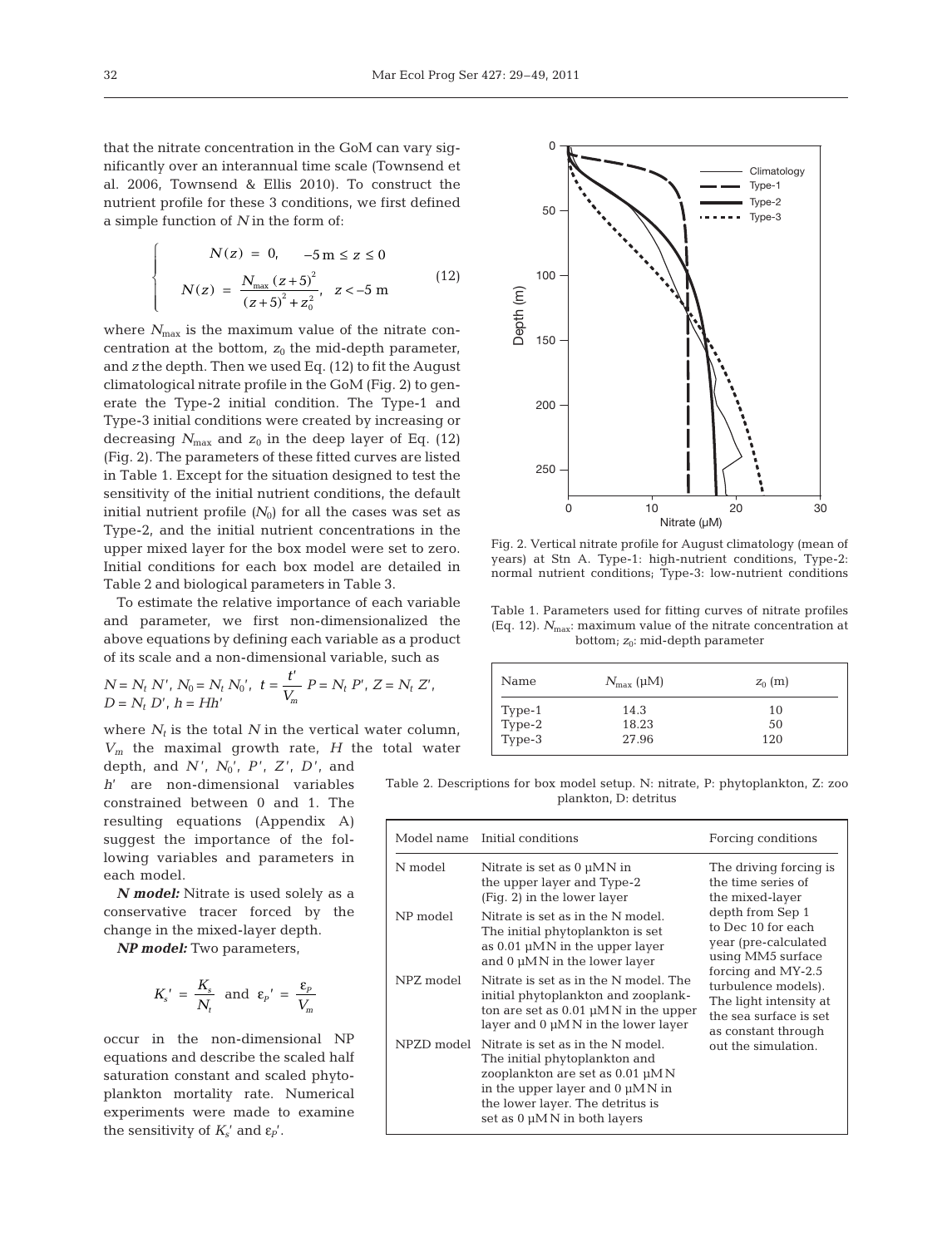| Symbol           | Definition                                                                                                                                                     | Value | Unit                 |
|------------------|----------------------------------------------------------------------------------------------------------------------------------------------------------------|-------|----------------------|
| NP model         |                                                                                                                                                                |       |                      |
| $V_m$            | Maximum phytoplankton growth rate                                                                                                                              | 3.0   | $d^{-1}$             |
| $K_{\rm s}$      | Half saturation constant for phytoplankton uptake                                                                                                              | 0.5   | $\mu$ M N            |
| $\mathcal{E}_P$  | Phytoplankton mortality                                                                                                                                        | 0.1   | $d^{-1}$             |
| $K_{\rm ext}$    | Diffuse attenuation coefficient for irradiance                                                                                                                 | 0.1   | $m^{-1}$             |
|                  | NPZ model (the values of $V_{m}$ , $K_{s}$ , $\varepsilon_{p}$ , $K_{srt}$ are the same as those in the NP model)                                              |       |                      |
| $g_{\text{max}}$ | Maximum grazing rate of zooplankton on phytoplankton                                                                                                           | 0.3   | $d^{-1}$             |
| $K_P$            | Half saturation constant of zooplankton grazing on phytoplankton                                                                                               | 0.3   | $\mu$ M N            |
| $\epsilon$ z     | Zooplankton mortality                                                                                                                                          | 0.2   | $d^{-1}$             |
| $\gamma$         | Zooplankton assimilation coefficient                                                                                                                           | 0.3   | Dimensionless        |
|                  | NPZD model (the values of $V_{m}$ , $K_{st}$ , $\varepsilon_{p}$ , $K_{ext}$ , $g_{max}$ , $K_{p}$ , $\varepsilon_{z}$ are the same as those in the NPZ model) |       |                      |
| $\alpha$         | Zooplankton assimilation coefficient                                                                                                                           | 0.3   | Dimensionless        |
| β                | Zooplankton excretion coefficient                                                                                                                              | 0.3   | Dimensionless        |
| λ                | Recycle coefficient of zooplankton loss term                                                                                                                   | 0.7   | <b>Dimensionless</b> |
| $\varepsilon_D$  | Detritus remineralization rate                                                                                                                                 | 0.1   | $d^{-1}$             |

Table 3. Biological parameters used in NP, NPZ, and NPZD baseline models. N: nitrate, P: phytoplankton, Z: zooplankton, D: detritus

*NPZ model:* Compared to the *NP* processes, there are 2 new non-dimensional parameters and  $K_p' = \frac{np}{N}$ . These parameters control the growth of zooplankton, which were examined in the numerical experiments in comparison to the key parameters in the NP model.  $g_{\text{max}}' = \frac{g}{J}$  $V_{\text{max}}' = \frac{9 \text{ max}}{V_m}$  $K_{p}^{\;\;\prime}\;=\;\frac{K_{p}}{N_{t}}$ *t*  $'$  =

*NPZD model:* The detritus equation consists of 'sloppy feeding' from zooplankton grazing, phytoplankton and zooplankton mortality, detritus remineralization, and loss due to the deepening of the mixed layer. Compared to NP and NPZ models, the mortalities of zooplankton and phytoplankton are the source of detritus, and the regenerated nutrients are produced by the detritus remineralization at the constant rate ε*D*. The key difference in dynamics between the NPZD and the NPZ models is the export of nutrients via detritus sinking. We hypothesize that this may impact the duration and intensity of the fall bloom due to the availability of recycled nitrate in the euphotic zone. A series of numerical experiments were conducted to examine the sensitivity of  $\varepsilon_D$ <sup>'</sup> (the scaled remineralization coefficient).

**1D physical-biological coupled model.** The coupled model consists of a 1D FVCOM (Chen et al. 2003, 2006a,b) and a flexible biological module. The biological model and physical model are integrated at the same time step so that the mixing process of the biological compartments is resolved. As with the box model, we conducted FVCOM-N, FVCOM-NP and FVCOM-NPZD model simulations.

The physical model, FVCOM, is a prognostic, unstructured-grid, finite-volume, free-surface, 3D primitive equation coastal ocean circulation model (Chen et al. 2003, 2006a). The model incorporates the modified MY-2.5 as a default setup for the vertical mixing and was adapted to simulate 1D processes (Chen et al. 2006b). It was spatially configured with 6 identical triangles around a center node. The model had 100 uniform layers in the vertical, which produce a resolution of 2.65 m for a total water depth of 265 m at Stn A. The external barotropic and internal baroclinic time steps were 12 and 120 s for the physical model, and the biological model was integrated using the same internal time step as the physical model. The model was driven by  $M_2$  (principal lunar semidiurnal constituent) tidal forcing, surface wind stress, and heat flux forcing, which were extracted at Stn A from the MM5 meteorological model. For each yearly simulation, the initial conditions for temperature *(T)* and salinity *(S)* were specified using the regional GoM and George Bank FVCOM output of mean *T* and *S* on August 31 at Stn A.

A turbulence closure scheme usually has a problem at a mixing cutoff, and a background mixing value is needed for a stratified water condition. The MY-2.5 closure scheme is built on a mixing cutoff at Richardson no. = 0.25. A background mixing value of  $10^{-4}$  m<sup>2</sup>  $s^{-1}$  was specified in our experiment. This value was validated via the turbulence measurement data collected in the GoM (Chen & Beardsley 1998, Chen et al. 2003).

The 1D structure of the biological model was constructed using the FVCOM general biological module (GBM) described in Chen et al. (2006b), and the NPZD model used the same formulation as Ji et al. (2008a) (see Appendix B for details). For the FVCOM-N experiments, we forced the model with (1) surface heat flux alone and (2) both surface heat flux and wind stress to examine the roles of heat flux and wind stress in the mixed-layer deepening during the fall season. Unlike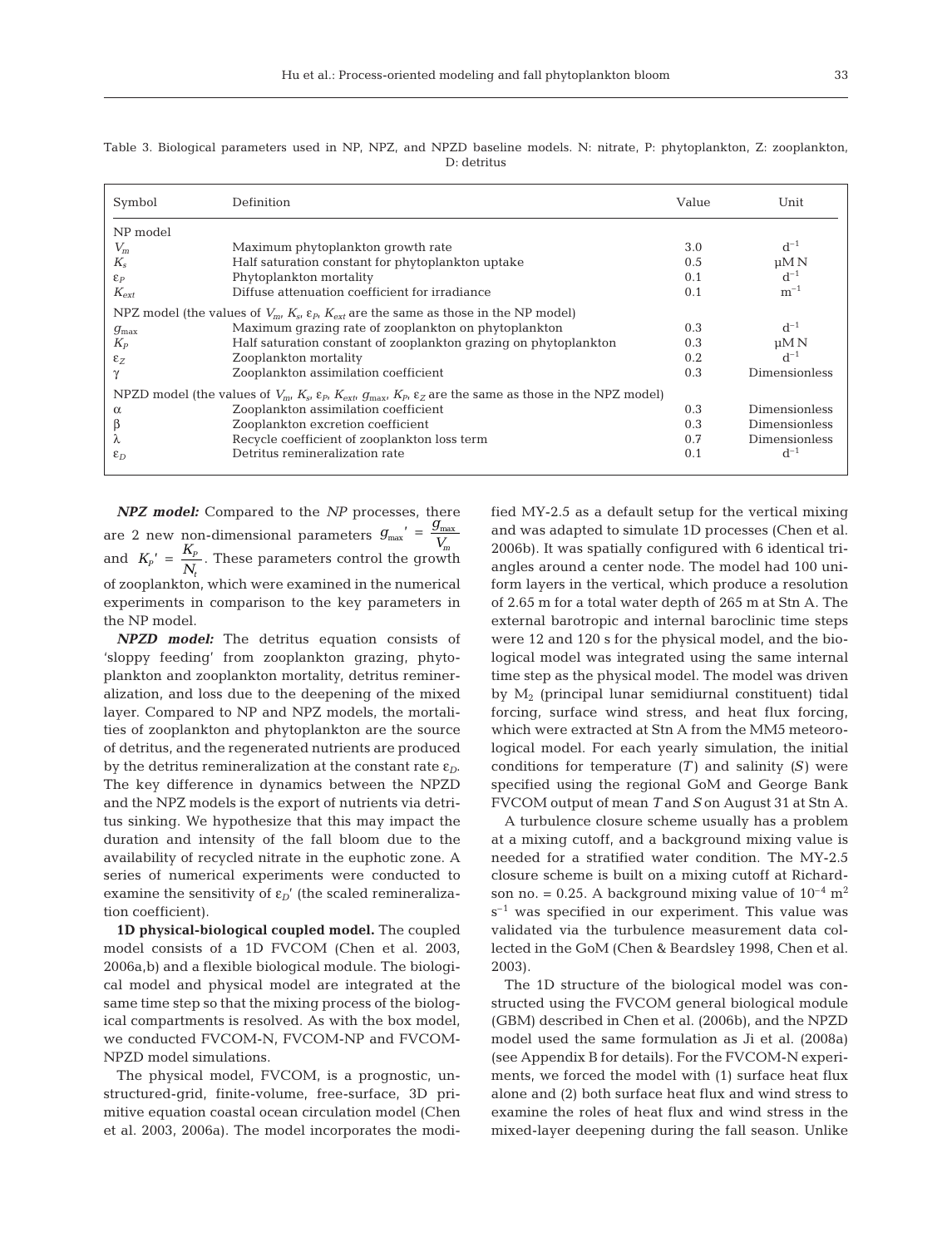in the box model, the surface light intensity used in the 1D models varies with time using the shortwave radiation time series at Stn A from the MM5 model (Chen et al. 2005). For the FVCOM-NPZD experiments, the initial condition for the nitrate concentration was specified as Type-2, and the initial conditions for phytoplankton, zooplankton, and detritus were specified as the small amount of 0.01 μMN (phytoplankton, zooplankton and detritus are measured in terms of nitrogen).

In addition to the surface heat flux, freshening effects were also examined in this study. Two processes were considered here: (1) the change of initial stratification due to freshening and (2) intermittent freshening-induced variability of stratification. The experiments were designed with an aim to understand how these 2 processes impact biological processes. In the first process study, we conducted FVCOM-NP model experiments using various *S* initial profiles that represent different stratifications. *T* was set as 10°C throughout the water column, and *S* at the surface and bottom were set as 31 and 35, 33 and 35, and 33.5 and 34.5 with corresponding Brunt-Väisälä frequencies of  $\sim 0.01$ ,  $0.007$ , and  $0.005$  s<sup>-1</sup>, respectively. In the second process study, 4 cases were tested using the FVCOM-NP model. They are:

Case 1: The surface salinity boundary was set fresher over a 4 mo period from September 1 to December 10.

Case 2: The surface salinity boundary was set fresher over a 2 wk period from September 16 to 31.

Case 3: The surface salinity boundary was set fresher over a 2 wk period from October 16 to 30.

Case 4: The surface salinity boundary was set fresher over a 2 wk period from November 16 to 31.

In the 1D experiment, freshening was considered by setting the surface flux boundary condition of salinity as follows

$$
\left. \frac{K_Z}{H} \frac{\partial S}{\partial \sigma} \right|_{\sigma=0} = 1.2 \times 10^{-5} \text{m s}^{-1} \tag{13}
$$

where  $K_Z$  is the diffusivity coefficient, *H* the water depth, *S* the salinity, and  $\sigma$  the sigma layer. This salt boundary condition means that freshwater is added into the system at a constant flux at the surface of the water column. Assuming the surface mixed layer is ~30 m deep, this flux can decrease the mixed-layer salinity by  $\sim 0.5$  in 15 d in the model.

## **RESULTS**

#### **SeaWiFS chlorophyll and wind data**

The SeaWiFS data showed that the surface chlorophyll concentrations in the GoM exhibited strong interannual variability (Fig. 3). The comparison be - tween SeaWiFS-derived daily chlorophyll data and *in situ* measurements for summer months showed a clear correlation with considerable scatter  $(r^2 = 0.3, p <$ 0.001). Due to heavy cloud coverage in the GoM, caution should be taken when using these SeaWiFS data to draw quantitative conclusions, particularly for the time period during which only a few clear images existed. For example, Fig. 3 shows a significant peak in the chlorophyll concentration (3.02  $\mu$ g l<sup>-1</sup>) on November 8, 2003. Since this peak was observed only in 1 image, and there were no images available close to that day, occurrence of a real fall bloom event is unlikely. Comparison with *in situ* measurement data during those years helped us exclude inconsistent individual data points in the SeaWiFS data.

The calibrated SeaWiFS data revealed that the fall phytoplankton biomass varied significantly over the period from 1998 to 2004. In 1998, the chlorophyll concentration was high in late fall (November 12 to December 4). The average concentration for adjacent days was 2.2  $\mu$ g l<sup>-1</sup> (shown as a bold black bar in Fig. 3a), with a maximum of 3.88  $\mu$ g l<sup>-1</sup> on November 24. In 1999, Hurricane Floyd passed over the region with values of wind stress reaching as high as  $\sim$ 1 N m<sup>-2</sup> on September 17. Following the passage of the hurricane, a peak of chlorophyll concentration with an average value of  $\sim$ 1.6 μg l<sup>-1</sup> appeared during September 15–27. The maximum chlorophyll concentration in the fall of 1999 was  $\sim$ 3.63 μg l<sup>-1</sup>, occurring in November. Another immediate high peak with an average of  $\sim$ 2.58  $\mu$ g l<sup>-1</sup> was observed between October 24 and November 6 (Fig. 3b). In 2000, no particularly high chlorophyll concentrations were observed during the fall season (Fig. 3c). In 2001, relatively high values appeared in late October, when the average chlorophyll concentration was ~2.2 μg  $l^{-1}$  from October 19 to 30, and a maximum value of  $3.27 \mu g$  l<sup>-1</sup> was recorded on October 21 (Fig. 3d). In 2002, relatively high chlorophyll concentrations were found between October 10 and 20 (Fig. 3e). In 2003 and 2004, the chlorophyll concentrations remained at low levels throughout the fall, except for the high values on November 8, 2003 already mentioned (Fig. 3f,g).

In summary, the SeaWiFS data from 1998 to 2004 indicated that fall blooms can be classified into 3 categories: (1) a relatively small magnitude hurricaneinduced bloom, (2) gradual but relatively long-lasting blooms, and (3) the absence of any noticeable bloom. The first 2 categories seemed closely relevant to changes in the surface meteorological forcing. To illustrate the impact of surface forcing on the interannual variability of the fall bloom, we present next the box and 1D model results. To avoid redundancy, we only present the model results for 3 yr that were typical of the 3 types of blooms: 1999, a hurricane year; 2001, a normal bloom year; and 2004, a non-bloom year.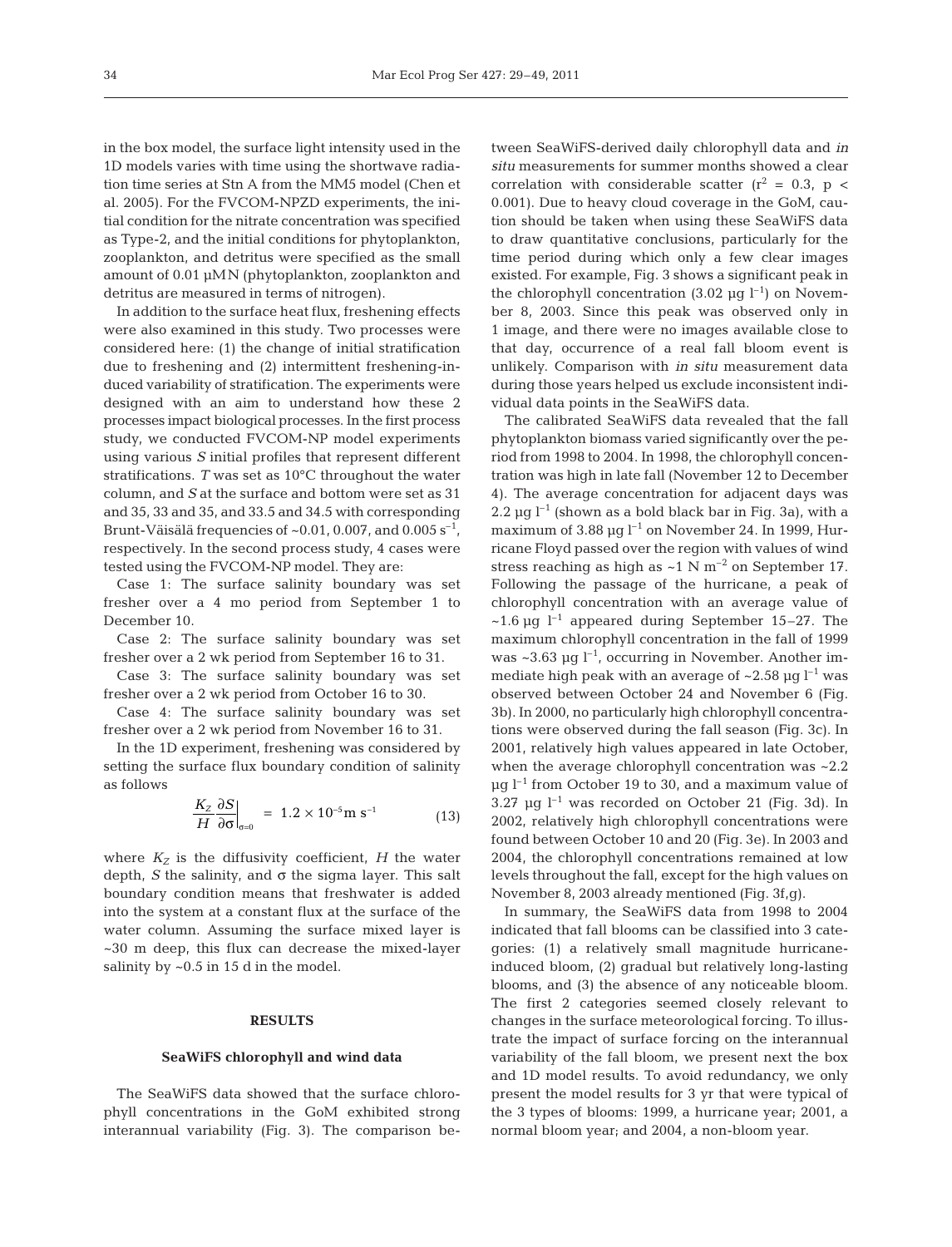

Fig. 3. Time series of SeaWiFS chlorophyll data (•) and wind stress data (grey-shaded areas) at Stn A for the years 1998 to 2004 (a–g). Tick marks represent days. Wind stress is based on MM5 meteorological model database. Bold black bars: averaged chlorophyll concentrations on adjacent days

#### **Box model**

The box model has a simplified structure for simula ting the physical environment, thereby allowing a more tractable parameter analysis for the biological system. The model is driven by the change in mixedlayer depth computed based on the wind stress and net heat flux at the sea surface. The wind stress displayed an increasing tendency in magnitude with stochastic hurricane and storm events during the fall season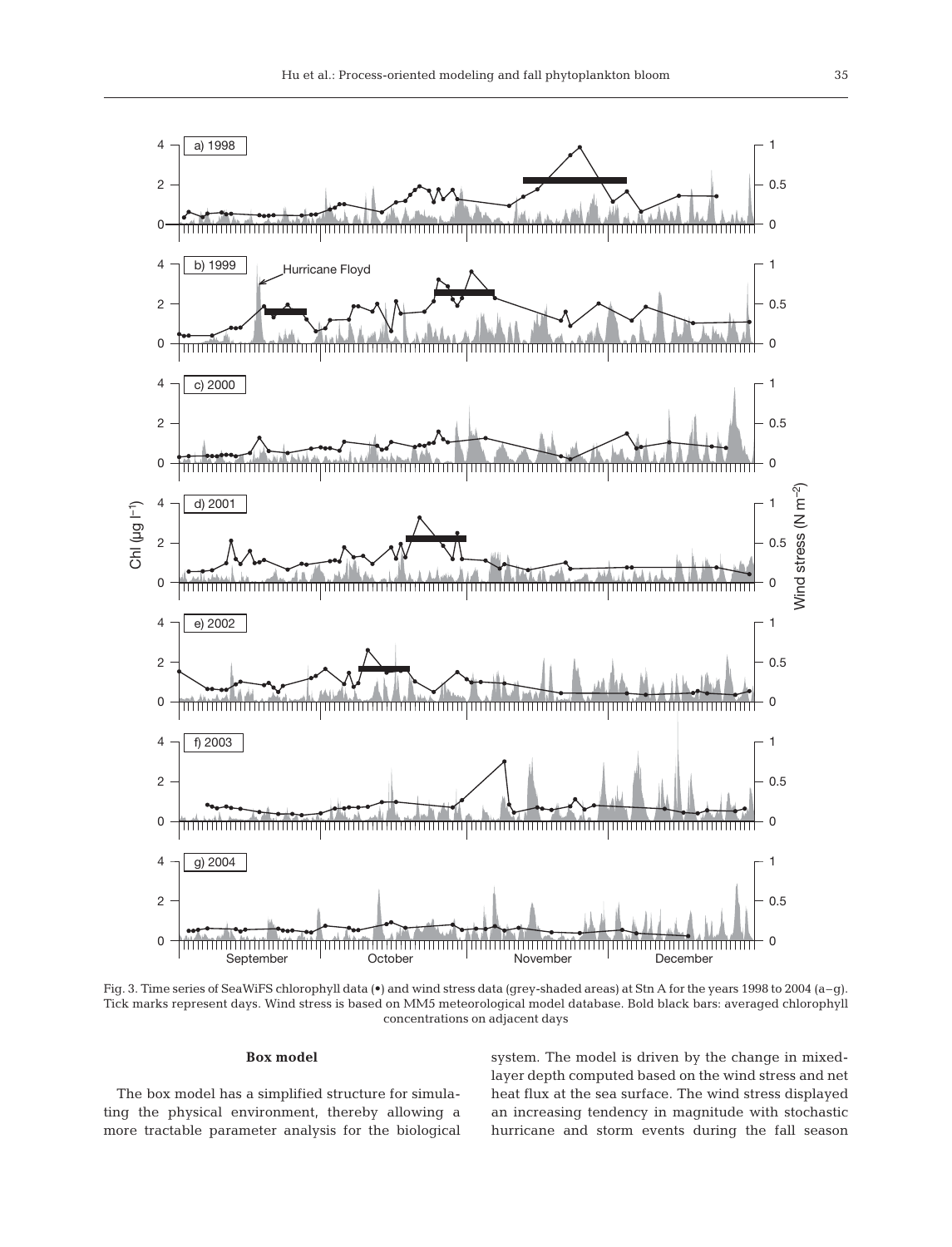(Fig. 3). The net heat flux showed strong interannual variations as well. For example, accumulated heat loss from the ocean to the atmosphere from October to December was significantly greater in 1999 than in 2001 and 2004. Also the accumulated net heat flux was different between 2001 and 2004 during the period from September to October when the ocean was still warming up (the positive slope of accumulated net heat flux curve as shown in Fig. 4). These different surface forcings can generate considerable variations in the mixed layer on both short- and long-term scales, which, in turn, cause interannual variations in nutrient



Fig. 4. Accumulated net heat flux at Stn A from September to December for 1999, 2001, and 2004. Tick marks represent days

fluxes from the deep layer to the euphotic zone and consequently affect the fall bloom.

## N model runs

In 1999, the mixed-layer depth deepened rapidly from ~6 to ~30 m in the middle of September, immediately after the passage of Hurricane Floyd (Fig. 5a). After that, the mixed-layer depth retreated back to ~20 m in 2 to 5 d and then gradually deepened to about 60 m by the end of November, with a brief period of surface warming from November 20 to 25. During the same time period in 2001 and 2004, no hurricane or storm events occurred and the mixed-layer depth gradually deepened between September and December due to the seasonal increase of wind stress and cooling (Fig. 5b,c). The mixed layer in 2004 was generally deeper than in 2001, but shallower than in 1999. Consistent with the rapid deepening of the mixed layer, the largest vertical nitrate flux occurred in the middle of September 1999, reflected by an abrupt increase in nitrate concentration in the mixed layer (Fig. 5a). The normalized nitrate concentrations reached 0.54 by the end of 100 d of integration for 1999, 0.30 for 2001, and 0.35 for 2004, respectively



Fig. 5. Modeled mixed layer depths (dashed lines) and dimensionless nitrate concentrations (solid lines) in the mixed layer for the N model for years (a) 1999, (b) 2001, and (c) 2004. Tick marks represent days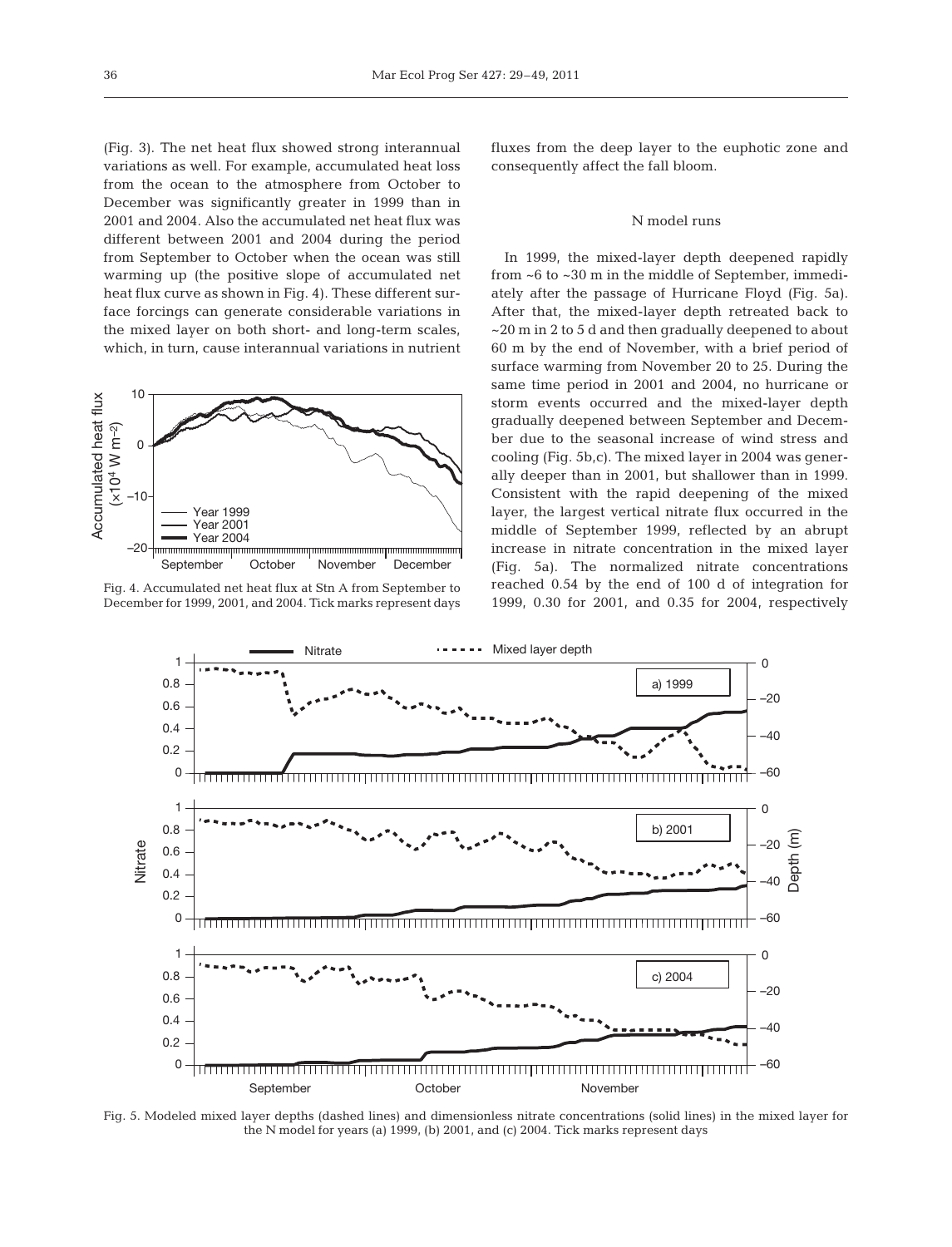(Fig. 5a–c). The results of the N model show that the vertical nitrate flux is proportional to the rate at which the mixed layer is deepening.

# NP model runs

The NP box model successfully simulated phytoplankton responses to changes in the nitrate concentration resulting from surface forcing-induced deepening of the mixed-layer depth. Taking 1999 as an example, we can see that the normalized nitrate concentration in the upper mixed layer increased from 0 to ~0.2 during the hurricane period and then decreased to nearly 0 as a result of increased uptake by phytoplankton (Fig. 6a). Consequently, the phytoplankton biomass started to increase in the middle of September and reached approx. 0.2 to 0.5 by the end of the 100 d simulation. The initial increase of phytoplankton biomass following the hurricane appeared



Fig. 6. Scaled nitrate and phytoplankton concentrations (dimesnionless) in the mixed layer predicted by the NP model using 2 sets of (a,b) scaled half saturation constant  $(K_s)$  and (c,d) scaled phytoplankton mortality ( $\varepsilon$ *P*) for 1999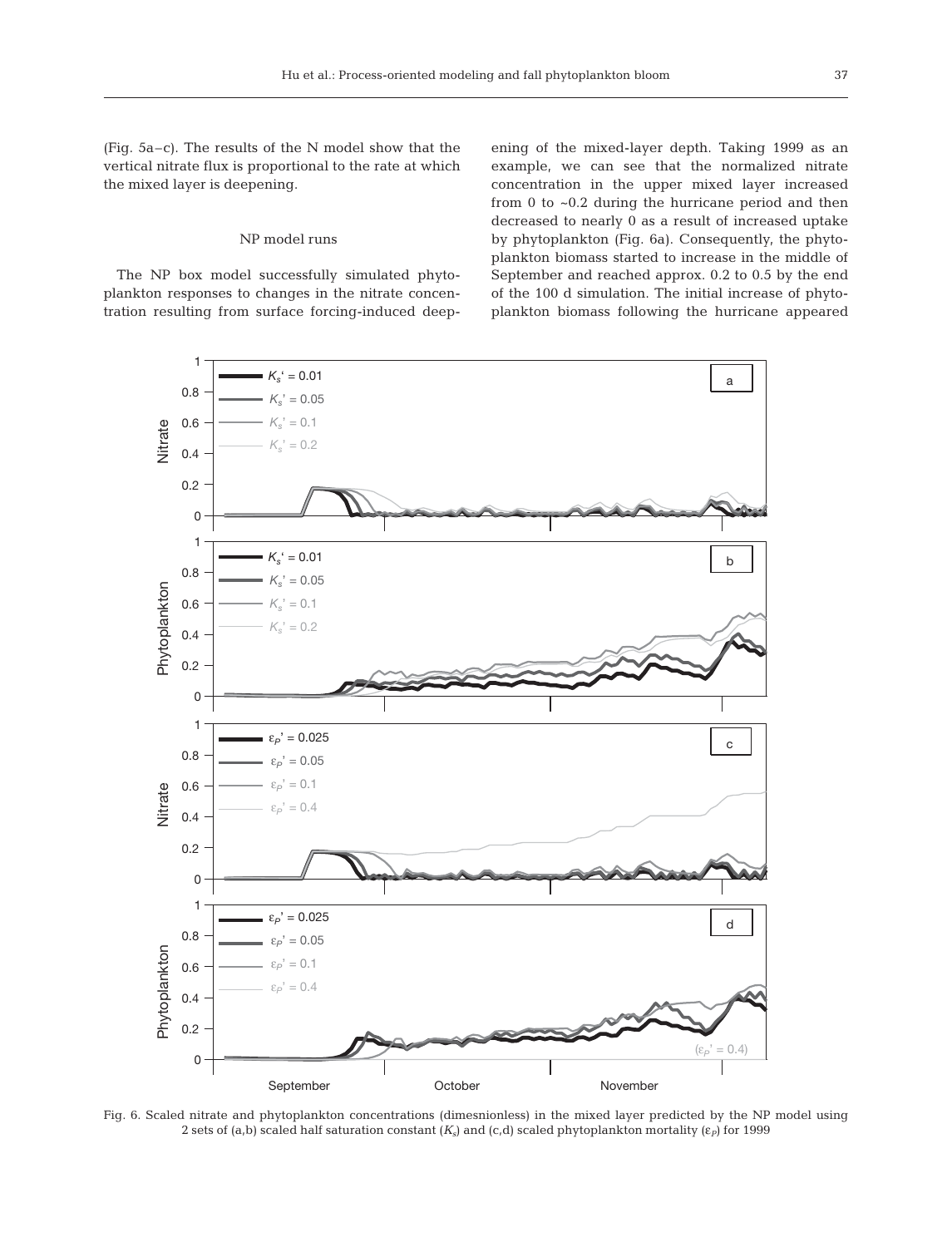later, as *Ks*' became larger (Fig. 6b). Because the light used in this model is constant instead of seasonal, the phytoplankton biomass did not decrease by the end of December. To test the model sensitivity of the fall bloom to nutrient uptake and mortality rate of phytoplankton, sets of scaled half saturation constants  $K_s$ (i.e.  $K_s/N_0$ ) and normalized mortality rates  $\varepsilon_p$ <sup>'</sup> (i.e.  $\varepsilon_P/V_m$ ) were tested in the NP model, while other parameters remained unchanged. For various values of *Ks*', the patterns of the time sequences of nitrate and phytoplankton concentrations were similar, but the total amount changed (Fig. 6a,b). For various values of  $\epsilon_{P}$ ', the results were similar except for the case in which ε*P*' was as large as 0.4 (Fig. 6c,d). The phytoplankton in that case ceased to grow and the scaled nitrate concentrations continued to increase to about 0.54 over the 100 d integration period. This demonstrates that there is a threshold value for the normalized mortality rate of phytoplankton ε*P*' (mortality rate divided by growth rate) that can prohibit the net growth of phytoplankton, and as a result the uptake of nitrate is limited. The results of the NP experiments indicate that the fall bloom can be triggered by vertical nitrate fluxes when the mortality of phytoplankton  $\varepsilon_p$ ' is below a certain value and that the timing and magnitude of the fall bloom is related to nutrient influxes with both  $K_s'$  and  $\varepsilon_P'$ .

# NPZ model runs

The general patterns of phytoplankton in the NPZ model runs were similar to those of the NP model predictions (data not shown). Since zooplankton was included in the biological compartments, we tested the sensitivity of the NPZ model to the scaled growth rate *g*max' (0.03, 0.1, and 0.2 for each case) and *KP*' (0.01, 0.03, and 0.05 for each case). We used the same phytoplankton mortality rate as that in the NP model so that we could explicitly examine the additional grazing factor brought about by the zooplankton component. The zooplankton concentrations increased as  $g_{\text{max}}'$  increased. The phytoplankton and nitrate concentrations, however, showed slight differences for various  $g_{\text{max}}'$  and  $K_p'$ . We also tested the initial condition of zooplankton grazing and found that there is a threshold value of initial zooplankton concentration that can inhibit the fall bloom, which behaves the same as the  $\varepsilon$ <sup>*P*</sup>' threshold in the NP box model.

# NPZD model runs

The most significant difference between NPZD and NPZ models is that the loss of phytoplankton and zoo-

plankton is not directly converted back into nitrate. The detritus acts as a 'buffer' between the biological compartments and the nitrate, representing a more biologically realistic scenario. Over a realistic range of values for the scaled remineralization coefficient  $\varepsilon_D'$ , the model reproduced a pattern similar to that from the NP and NPZ models (data not shown). The detritus concentrations increased as  $\varepsilon_D$ <sup>'</sup> decreased, and the phytoplankton concentrations decreased slightly as  $\varepsilon_D$ ' decreased, but the general pattern remained unchanged.

#### NP model runs with different nitrate profiles

The nitrate concentrations in the deep water of the GoM varied significantly between years as a result of different deep-water mass types in the Gulf (Townsend et al. 2006, 2010, Townsend & Ellis 2010). To assess the influence of nitrate concentration in deep water on fall bloom dynamics, we repeated the NP model experiments using Type-1 (high nitrate) and Type-3 (low nitrate) profiles. The modeled phytoplankton was highly sensitive to the nutrient profiles. An example for 1999 is shown in Fig. 7. For the Type-1 profile, in which the nitrate concentration remained relatively high above 60 m water depth, a greater vertical nutrient flux was predicted, and the dimensionless nitrate concentration reached a maximum of 0.8. Correspondingly, the dimensionless phytoplankton concentrations reached 0.8 within ~7 d of the nitrate concentration peak and remained high for the rest of the simulation (Fig. 7a,b). For the Type-3 profile, in which the nitrate concentrations were low above 60 m water depth, the dimensionless nitrate concentration dropped to a minimum of 0.06. The corresponding phytoplankton concentrations were as low as 0.05 in September and October, and approx. 0.1 to 0.2 in November (Fig. 7c,d).

Given a fixed nitrate profile, all 4 box models (N, NP, NPZ, and NPZD) consistently reproduced fall blooms using a wide range of biological parameters, indicating that the mechanisms behind fall blooms are mainly controlled by the mixed-layer deepening and vertical nutrient fluxes, which have strong interannual variability due to the interannual variations in the surface forcing. The results also suggest that the dimensionless mortality rate of phytoplankton  $(\varepsilon_P')$  and the initial nutrient profile were important to the fall bloom initiation, while zooplankton grazing and remineralization processes were able to affect the overall intensity of fall blooms. The following 1D model results show more details regarding the importance of physical forcing related to mixed-layer deepening and surface nutrient replenishment.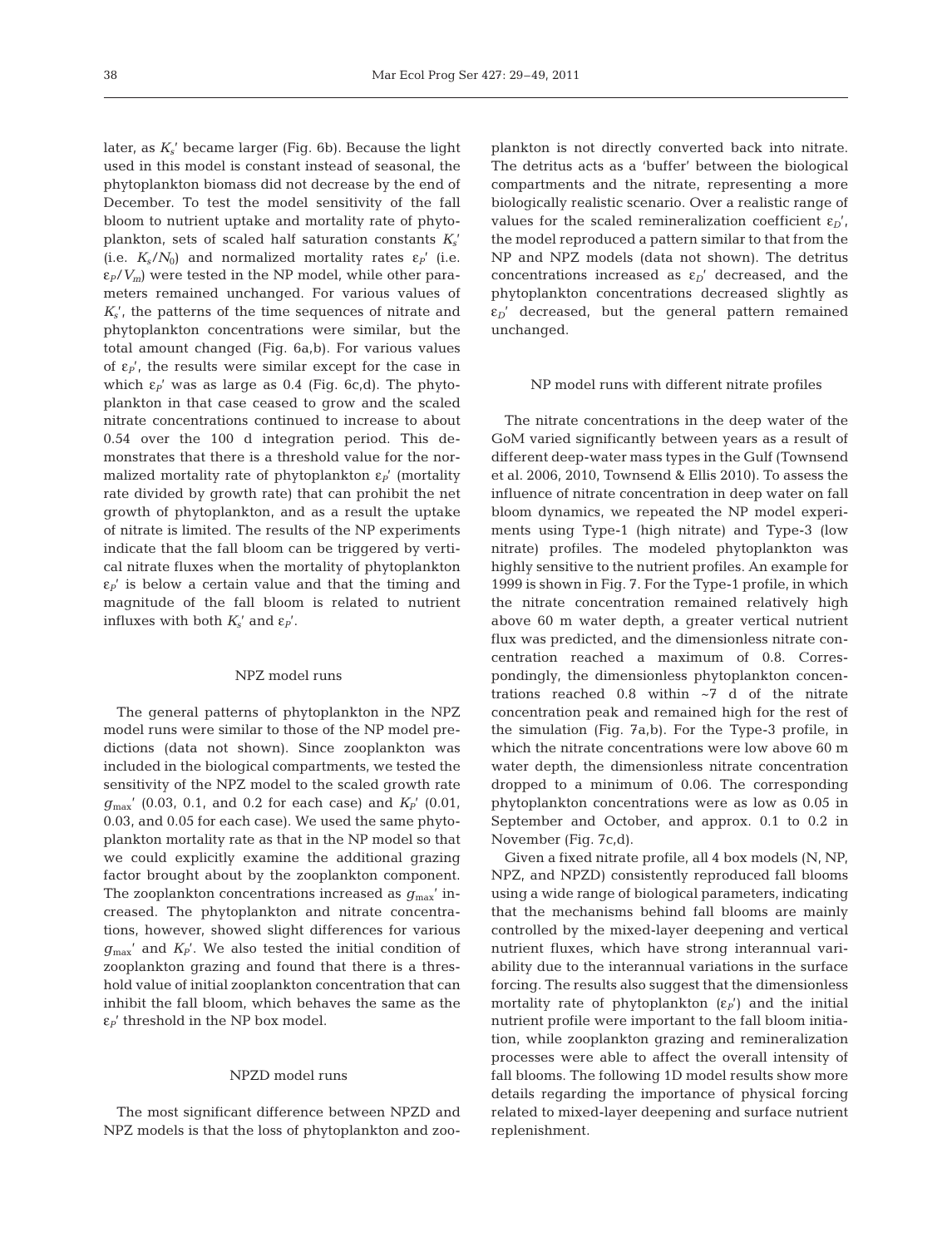

Fig. 7. Scaled nitrate and phytoplankton concentrations (dimensionless) in the mixed layer predicted by the NP model (a, b: using the Type-1 nitrate profile; c, d: using the Type-3 nitrate profile) for 1999. See Table 1 for profile types

# **1D Model**

#### Wind stress and heat flux experiments

The 1D model has parameterization of vertical, continuous fluid hydrodynamics, which represents a more realistic approach than the box model for resolving the interactions among nutrients and biological components with a higher resolution in both temporal and spatial scales. To separate the influences of cooling and wind mixing, we ran the 1D FVCOM model forced by heat flux and wind stress as one case and the same model forced solely by heat flux as another case. The results show that cooling plays a key role in the dynamics of the upper mixed-layer depth during late fall, while the stochastic strong wind stress can contribute to the variability during early fall (as seen in 1999). For example, during the hurricane in 1999, the mixed-layer depth forced by both wind stress and heat flux reached ~30 m, and the nitrate concentrations in the mixed layer reached ~2.4 μM (Fig. 8a,b). When forced only by the heat flux, however, the mixed-layer depth was only ~8 m, and the nitrate concentrations in the mixed layer were  $~1.1 \mu M$  (Fig. 8a,b). In late November of 1999 and 2001, when a weather system from the south or southwest region passed the GoM, the surface water was warmed for 1 to 2 wk. During that period, the intense winter wind was the key forcing to maintain the depth of the mixed layer (Fig. 8b–d). In 2001 and 2004, the modeled mixed-layer depth driven by heat flux only was slightly shallower than that predicted using both heat flux and wind stress, and the nitrate concentrations varied correspondingly (Fig. 8c–f), indicating that cooling was a dominant factor when intense wind events were absent. In general, the nutrients showed a gradually increasing tendency after the breakdown of the mixed layer with occasional disturbance by storms (Fig. 8a,c,e).

#### FVCOM-NPZD experiments

The FVCOM-NPZD model included variable light conditions, which generally decreased in strength. Thus, the critical depth (at which the verticalintegrated daily primary production generated by phtosynthesis process equals the vertical-integrated daily loss

due to respiration) generally became shallow from September to December (Fig. 9a,g). For 1999, light became a limiting factor at the end of November when the mixed layer (~55 m) was deeper than the critical depth (~40 m) (Fig. 9a). The nitrate was initially stratified, while during the hurricane the nitrate was well mixed from the surface to a depth of ~30 m (Fig. 9a,b). After 2 to 5 d, the nitrate concentration became stratified again with the surface layer being depleted by phytoplankton uptake (Fig. 9b,c). From October to December, as the mixed layer deepened, the nitrate concentration in the mixed layer generally increased. The surface nitrate concentration increased from nearly 0 to 3.5 μMN by December (Fig. 9b,f), and the phytoplankton concentration changed correspondingly. From October to November, the phytoplankton biomass in the mixed layer remained at a high level of ~2 μMN until the end of November, when the mixed-layer depth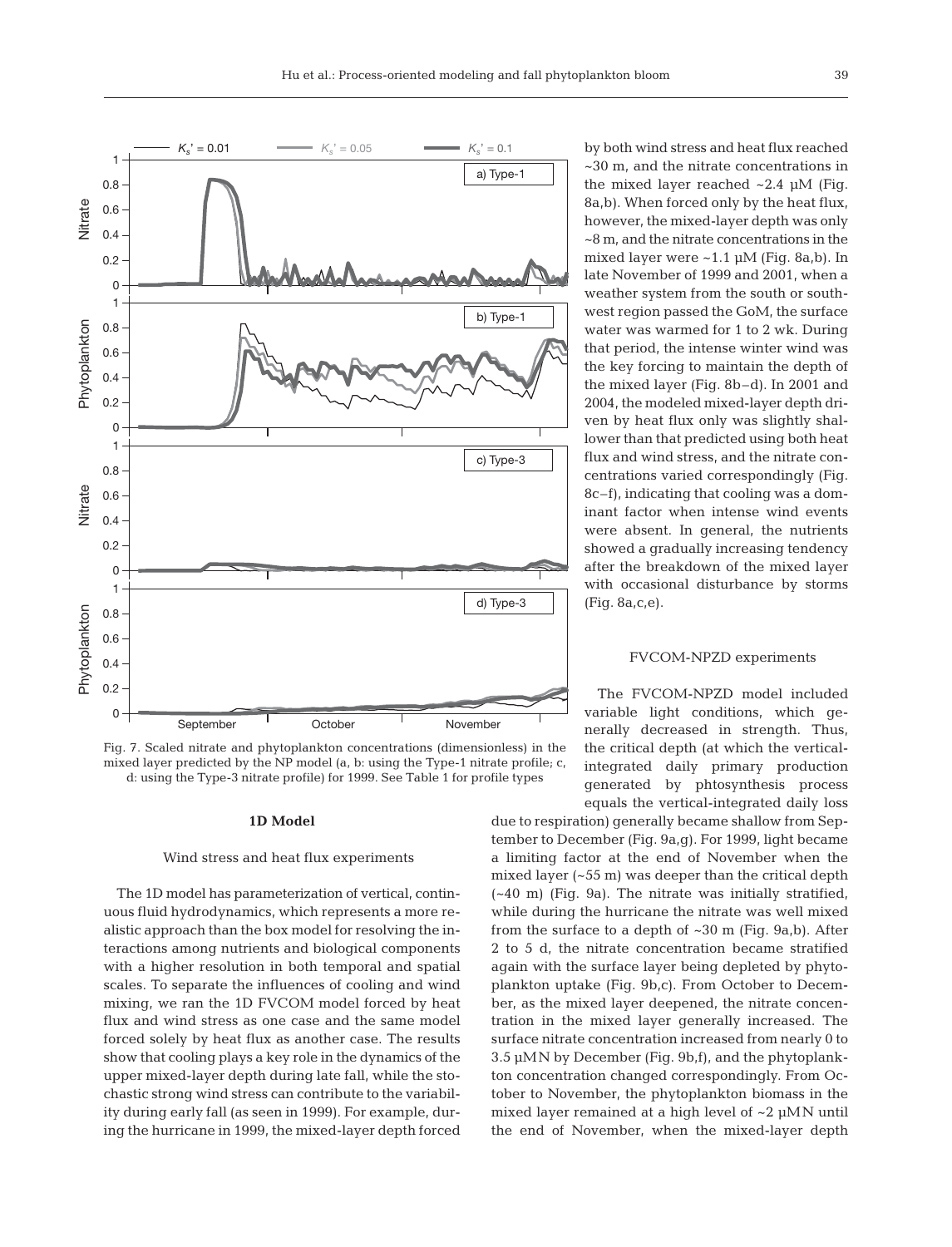

Fig. 8. Mixed-layer depths and nitrate concentrations in the surface mixed layer predicted by the FVCOM-N model for (a,b) 1999, (c,d) 2001, and (e,f) 2004. Dashed lines are the simulation forced solely by heat flux and solid lines forced by both heat flux and wind stress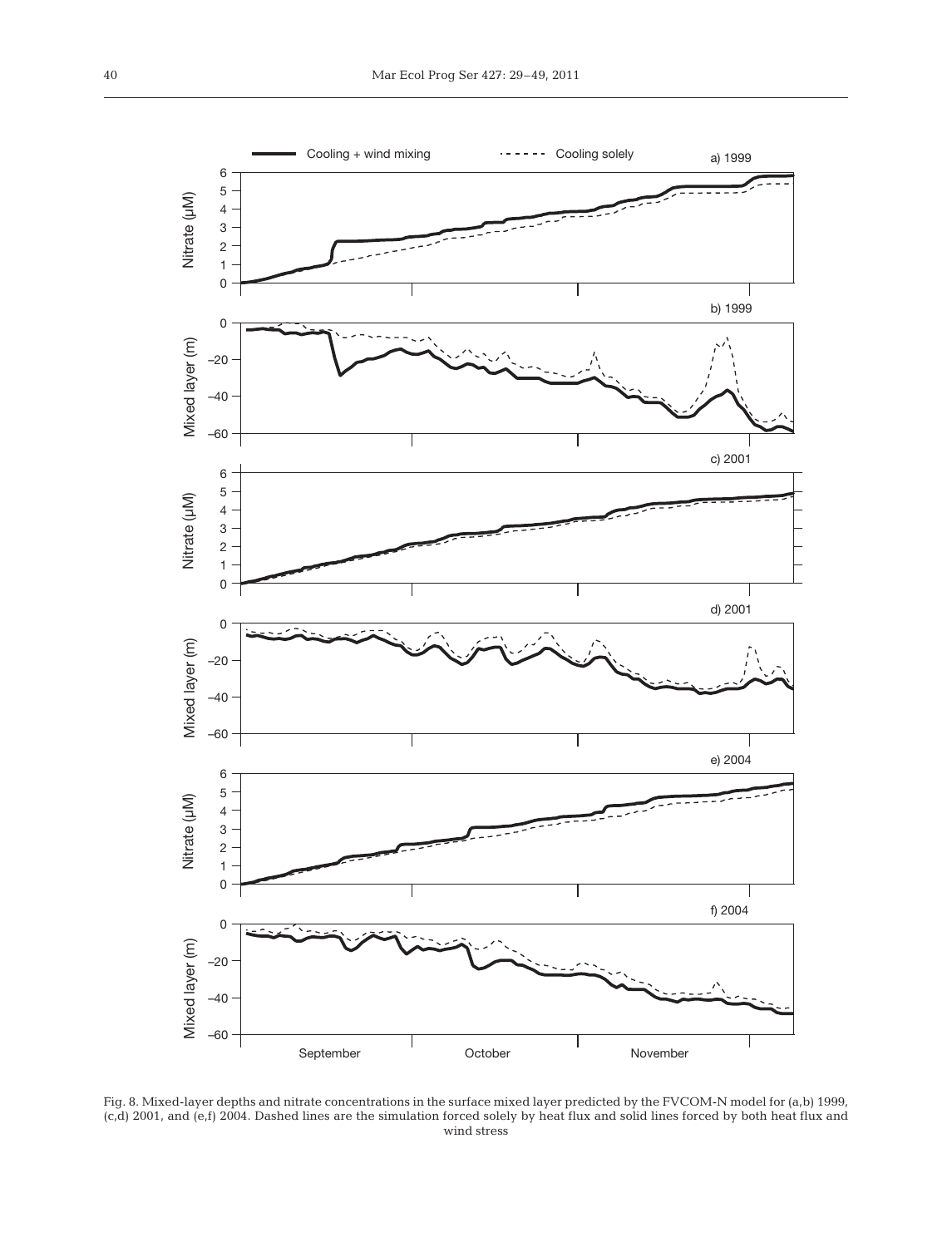

Fig. 9. (a,g) Mixed-layer depth and critical depth, and vertical profiles of (b,h) nitrate (N), (c, i) phytoplankton (P), (d,j) zooplankton (Z), and (e,k) detritus (D) for 1999 (left panels) and 2001 (right panels) predicted by the FVCOM-NPZD model. Comparison between SeaWiFS chlorophyll data and modeled surface biological concentrations for (f) 1999 and (l) 2001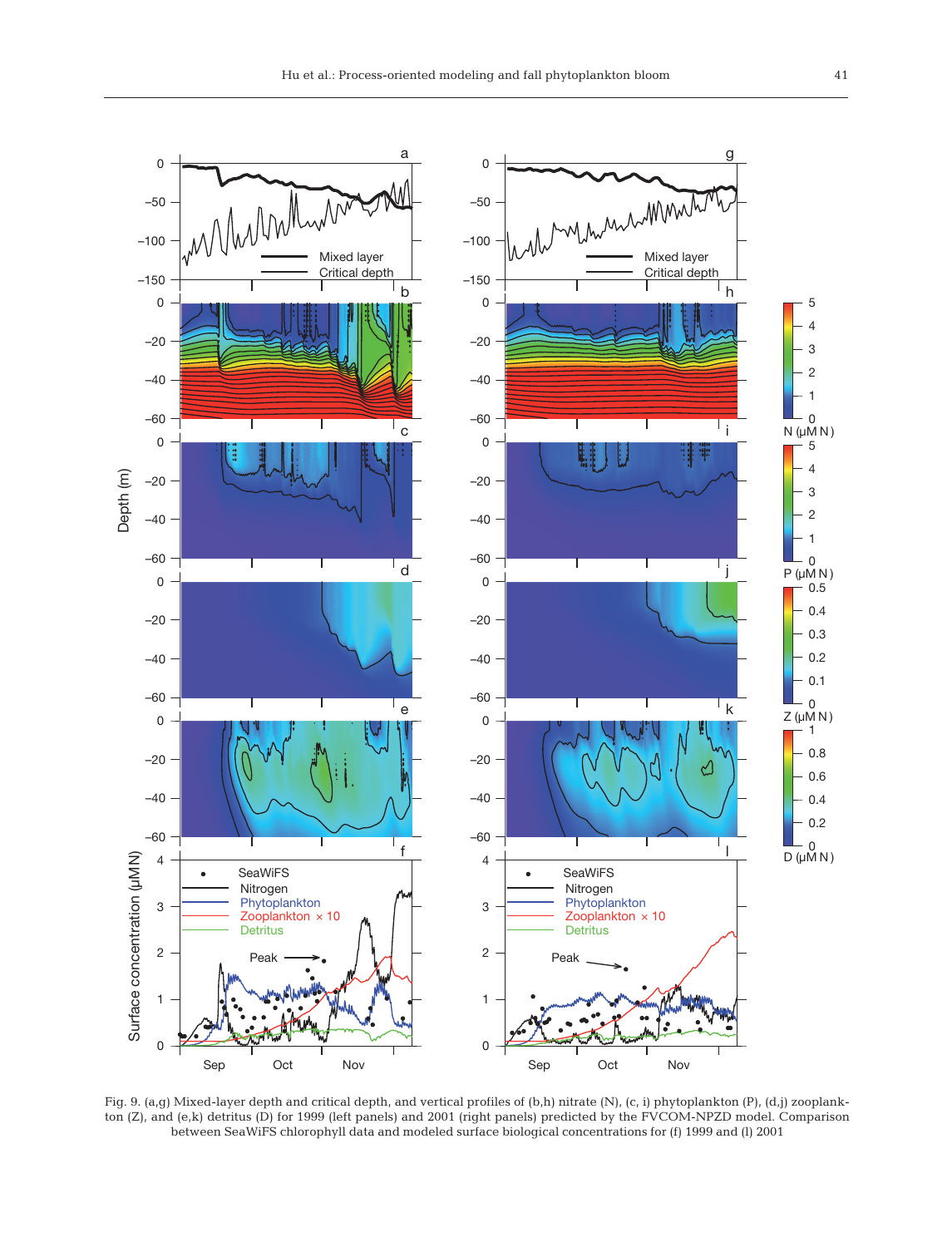reached ~45 m (Fig. 9c). At the end of November, the mixed-layer depth became shallow again for about 1 wk as a result of a net surface warming event (Fig. 9b). During that period, the phytoplankton concentration in the mixed layer increased, while the nitrate concentration decreased (Fig. 9b,c). By the end of November, the phytoplankton started to decrease, which was probably caused by 2 factors: (1) the reduced shortwave radiation in winter (light limitation) and (2) the deepening of the mixed layer due to strong cooling (Fig. 9a).

Although this is solely a process-oriented study of the fall bloom, and the biological initial conditions are set up for climatological conditions, the model successfully simulated the increase of the near-surface phytoplankton after the breakdown of the mixed layer in September. The increase of the modeled phytoplankton biomass started in the middle of September, consistent with the observed SeaWiFS data (Fig. 9f). The surface phytoplankton biomass remained at a high level during the fall, which was similar in magnitude to the SeaWiFS data until November, when the light became limiting and the mixed layer was much deeper. However, the model failed to capture some episodic bursts of surface phytoplankton such as the peak value of 1.9 μM on November 1, 1999 (Fig. 9f). There are certainly other physical and biological processes that have been ignored in our simple models. Even for our current models, we found that the failure to capture episode bursts was probably related to the parameterization used in the sink term of the detritus equation (Appendix B). Corresponding with the timing of the observed chlorophyll peak in the surface, the model predicted relatively high concentrations of detritus at ~30 m (Fig. 9e).

In 2001, the critical depth was deeper than the mixed layer for most of the simulation period (Fig. 9g). The simulation results for nitrate, phytoplankton, zooplankton, and detritus in 2001 (Fig. 9g–l) were very similar to those in 1999 (Fig. 9a–f). However, due to the absence of a hurricane in September and less cooling in 2001, phytoplankton, zooplankton, and detritus were generally less abundant than in 1999. The surface phytoplankton remained relatively abundant during the fall as observed in the SeaWiFS data, until November, when light became limiting, and the mixed layer was much deeper (Fig. 9i). Similar to the 1999 case, the phytoplankton peak value of 1.8 μM on October 21, 2001 was not reproduced (Fig. 9l).

#### Stratification and freshening experiments

For freshening, we tested the FVCOM-NP model for 1999 using 3 types of initial stratified conditions (Brunt-Väisälä frequencies of 0.005, 0.007, and  $0.01$  s<sup>-1</sup>). It appeared that the initial stratification had little impact on the modeled phytoplankton concentrations in the mixed layer (data not shown). The modeled phytoplankton concentrations slightly decreased as the initial Brunt-Väisälä frequency was increased.

However, the timing of freshening and re-stratification seemed important to the variability of the fall bloom. Fig. 10 shows time sequences of surface phytoplankton concentration in the FVCOM-NP model by using the same initial conditions but adding freshwater through the diffusive flux using Eq. (13) for different periods (defined in Cases 1–4). For Case 1, the freshening strengthened the stratification and maintained higher phytoplankton abundance from September to December in all 3 yr with magnitudes of ~2 to 3 μM (shown as black line time series in Fig. 10). For the period October 16 to 30, we found that for 1999 and 2004 the differences between Case 2 (red line) and Case 3 (blue line) were significant, while for 2001, the differences in phytoplankton concentration among the tested cases were small until the end of October. The latter was because the mixed-layer depth in 2001 was shallower than in 1999 and 2004 during October due to the interannual variability in surface forcing. The freshening events in 2001 did not significantly change the mixed layer until November, while in 1999 and 2004, the mixed-layer depths were generally deeper than 20 m (Fig. 8b,f) during late October before the freshening events occurred. For Case 4, the freshening started in early winter, stratified the water, and greatly enhanced the phytoplankton. The model results indicate that in general, the intermittent freshening events increased the surface phytoplankton concentrations, especially when the mixed layer was deep enough to bring additional new nutrients before the fresheninginduced events started re-stratification. Strong interannual variability can be generated depending on the combined effects of surface forcing and the timing and intensity of freshening events.

# **DISCUSSION**

# **Causes of fall blooms on different time scales**

A summary of the box model and 1D model results is given in Table 4. Using these models with surface for cing and idealized freshening events, we examined 3 major hypotheses: (1) the seasonal increase in vertical mixing leads to a gradual increase in phytoplankton biomass that persists throughout the fall; (2) hurricanes (or other strong wind events) lead to sudden vertical fluxes of nutrients into surface waters, which can trigger phytoplankton development, particularly when it is followed by re-stratification; and (3) intermittent freshening events can cause great variability in the timing and strength of the fall bloom.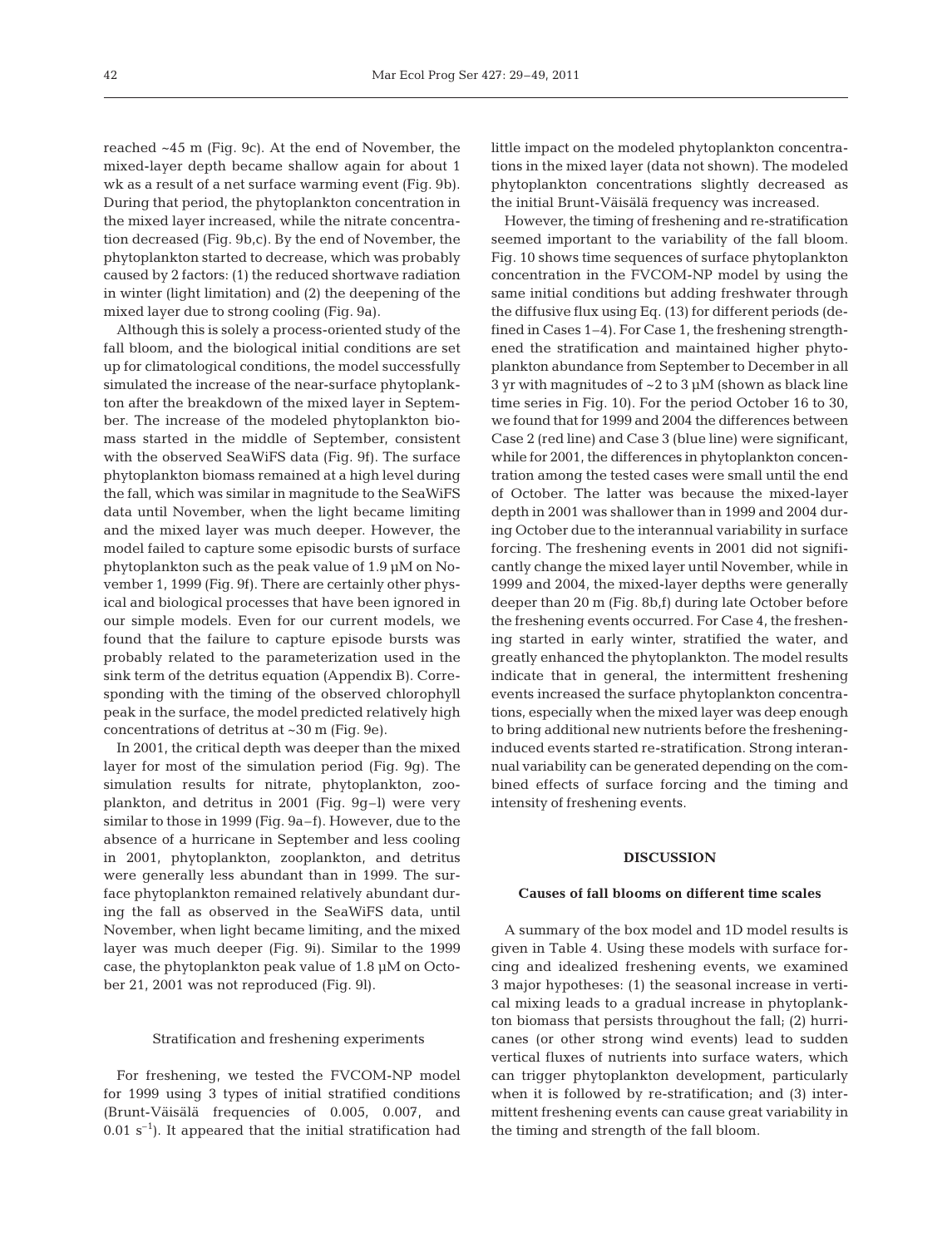

Fig. 10. Time sequences of modeled surface phytoplankton concentrations for freshening cases using the FVCOM-NP model for (a) 1999, (b) 2001, and (c) 2004. The black, red, blue and green bold lines on top indicate the timing of freshening (Case 1: Sep 1 to Dec 10, Case 2: Sep 16 to 31, Case 3: Oct 16 to 30, and Case 4: Nov 16 to 31)

For the first hypothesis, the NP, NPZ, and NPZD box models reproduced vertical nitrate fluxes from mixedlayer deepening and long-term fall blooms under a wide range of biological parameters. This result indicates that the simple concentration-based model is sufficiently robust to resolve the basic mechanism of the fall bloom. These models, however, failed to reproduce the decrease in phytoplankton in winter when light becomes limiting and the mixed layer continues to deepen. The 1D model captures the pattern where surface concentrations of phytoplankton increase from September to October and start to decrease at the end of October, and thus these results are consistent with our basic understanding of the fall bloom. That is, the deepening of the mixed layer in fall brings nutrients to the surface layer, where light is still sufficient for phytoplankton development.

For the second hypothesis, the NP, NPZ, and NPZD box models reproduced the quick nitrate increase during the intense vertical mixing that resulted from the hurricane. Since the nitrate flux was nearly proportional to the rate of mixed-layer deepening, the dramatic deepening of the mixed layer caused by this wind-mixing event created a significant nitrate flux into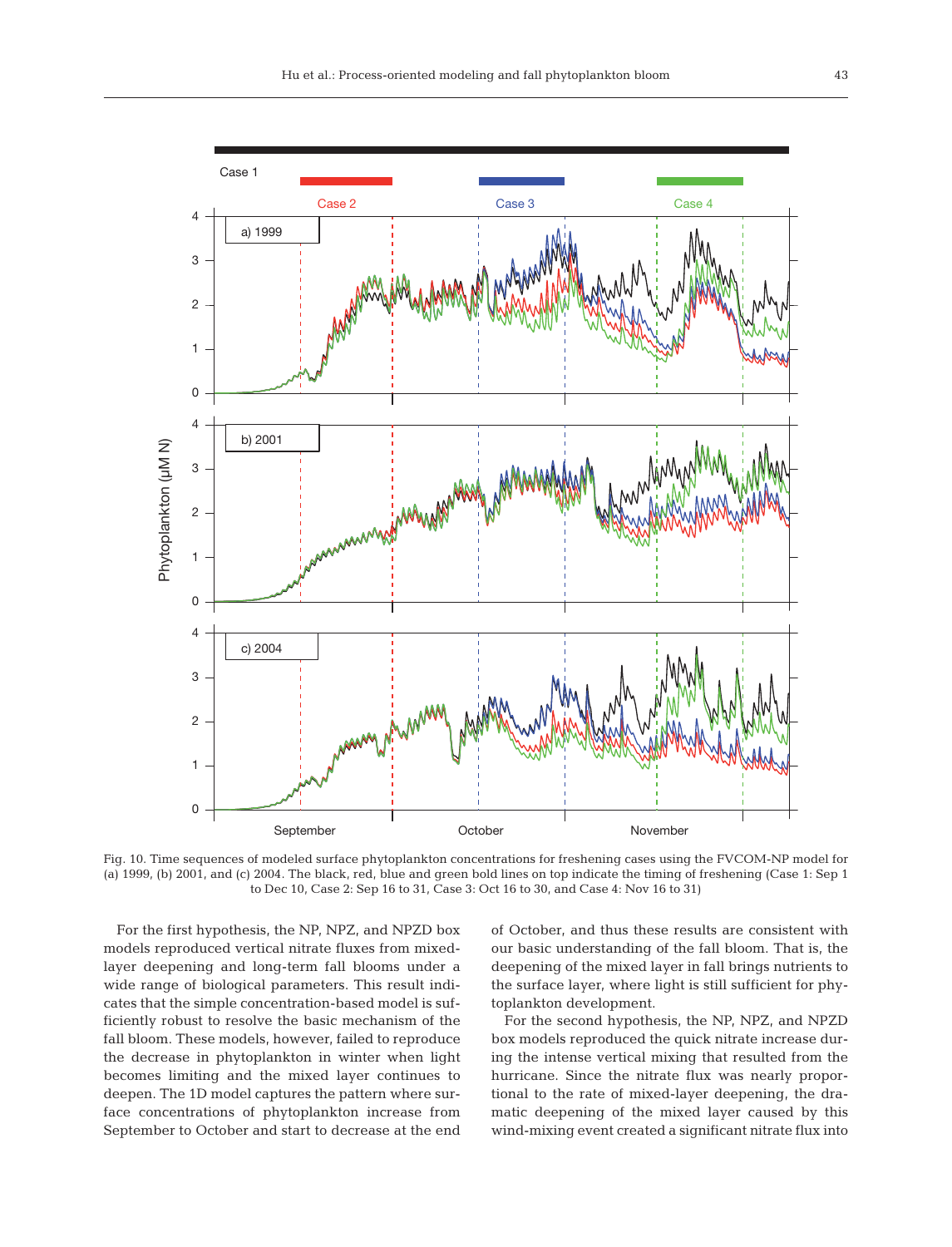Table 4. Summary of model results. N: nitrate, P: phytoplankton, Z: zooplankton, D: detritus, FVCOM: finite-volume community ocean model. Both box model and 1D model show that the physical forcing accounts for the response of fall bloom through shortterm and long-term nutrient flux through changes in mixed-layer depth. For more specific details, the box model results show influences of the biological parameters such as phytoplankton mortality, zooplankton grazing rate, and remineralization rate. The 1D model, with more physical setting options, shows the impacts of physical factors such as wind stress versus heat flux, seasonal light variation, different initial stratification conditions, and intermittent freshening events. T: water temperature; *S*: salinity

|             | Box model -                                                                                                                                                                                                                                                                                                                      |                                                                                                                                                                                                                                       |                                                                                                                                                                                                                                     |                                                                                                                                                                                                                                          |  |
|-------------|----------------------------------------------------------------------------------------------------------------------------------------------------------------------------------------------------------------------------------------------------------------------------------------------------------------------------------|---------------------------------------------------------------------------------------------------------------------------------------------------------------------------------------------------------------------------------------|-------------------------------------------------------------------------------------------------------------------------------------------------------------------------------------------------------------------------------------|------------------------------------------------------------------------------------------------------------------------------------------------------------------------------------------------------------------------------------------|--|
| Type        | N model                                                                                                                                                                                                                                                                                                                          | NP model                                                                                                                                                                                                                              | NPZ model                                                                                                                                                                                                                           | NPZD model                                                                                                                                                                                                                               |  |
| Results     | Surface forcing can<br>cause interannual<br>variability of nutrient<br>influx on both short-<br>term and long-term<br>scales                                                                                                                                                                                                     | Results are sensitive to<br>the initial nutrient<br>profile and the phyto-<br>plankton-loss term. For<br>1999, a rapid increase<br>of P appears after the<br>passage of a hurricane                                                   | The zooplankton<br>concentrations increase<br>as the growth rate of<br>zooplankton increases<br>until phytoplankton<br>mortality and zooplank-<br>ton grazing inhibit the<br>fall bloom<br>$1D \text{ model}$ —                     | The remineralization<br>rate does not change<br>the general pattern of<br>the fall bloom                                                                                                                                                 |  |
| Type        | <b>FVCOM-N</b>                                                                                                                                                                                                                                                                                                                   | <b>FVCOM-NPZD</b>                                                                                                                                                                                                                     | <b>FVCOM-NP</b>                                                                                                                                                                                                                     | <b>FVCOM-NP</b>                                                                                                                                                                                                                          |  |
| Experiments | Different surface<br>forcing (heat flux solely<br>or heat flux plus wind<br>stress)                                                                                                                                                                                                                                              | Including seasonal light<br>variation and all<br>biological compart-<br>ments                                                                                                                                                         | Different initial<br>stratification conditions<br>(T/S)                                                                                                                                                                             | Different freshening<br>periods                                                                                                                                                                                                          |  |
| Results     | Stochastic storms<br>contribute to the<br>variability during early<br>fall as shown in 1999,<br>while for late fall, all<br>cases show that the<br>heat flux is the domi-<br>nant factor controlling<br>the mixed layer depth.<br>This variability of<br>surface forcing leads to<br>significant variability of<br>nutrient flux | Models successfully<br>simulate the timing of<br>fall bloom and the<br>decline of fall bloom<br>due to the light<br>limitation and deeper<br>mixed layer. The<br>magnitude of fall bloom<br>is consistent with the<br>observed values | Using different initial<br>stratification conditions<br>forced by the same<br>surface forcing, the<br>modeled surface<br>phytoplankton concen-<br>trations are similar in<br>patterns and slightly<br>change in the ampli-<br>tudes | For intermittent<br>freshening events<br>$(Cases 2-4)$ , the results<br>show that the combined<br>effect of surface forcing<br>and the timing of<br>freshening can be<br>significant for the<br>interannual variability<br>of fall bloom |  |

the surface layer, where the nitrate was subsequently taken up by phytoplankton. During such wind events, vertical stratification is broken down, and nitrate concentration increases in the surface mixed layer. The rapid increase in phytoplankton followed the re-stratification of the upper water column ~2 to 5 d later. During the hurricane, the rapid deepening of the mixed layer immediately increased the nitrate concentrations at the surface but did not immediately trigger a phytoplankton bloom. Instead, only after the stratification was reestablished did we see a phytoplankton response to the elevated nutrient concentration. The re-stratification usually occurs on a relatively short time scale.

For the third hypothesis, only the 1D model was employed, because vertical mixing dynamics are not explicitly included in the box model. The results indicate that the initial conditions of stratification and intermittent freshening events exert different effects on the fall bloom. It has been suggested that surfacewater freshening in the Scotian Shelf and GoM region is related to the spring bloom dynamics (Ji et al. 2007). Also, freshening-induced stratification has been argued to lead to greater phytoplankton production in the fall, which might benefit the growth of smaller copepods (Greene & Pershing 2007).

We found that stronger initial stratification did not contribute to higher concentrations of phytoplankton. Under weaker initial stratification conditions, although more nutrients were brought up to the surface, a reduction in phytoplankton concentration was observed as a result of the dilution effect. However, the Cases 1–4 run with intermittent freshening events indicate that surface freshening, following a deep mixing with enhanced surface nutrient supply from the depth, can force a dynamic stratification process and promote phytoplankton growth. Caution needs to be taken when interpreting the intermittent freshening case, though. In reality, the fresher water that replaces highnutrient and high-salinity surface water (due to strong preceding mixing) might have different (usually lower) nutrient concentrations, so its effect on phytoplankton growth enhancement could be diminished. A better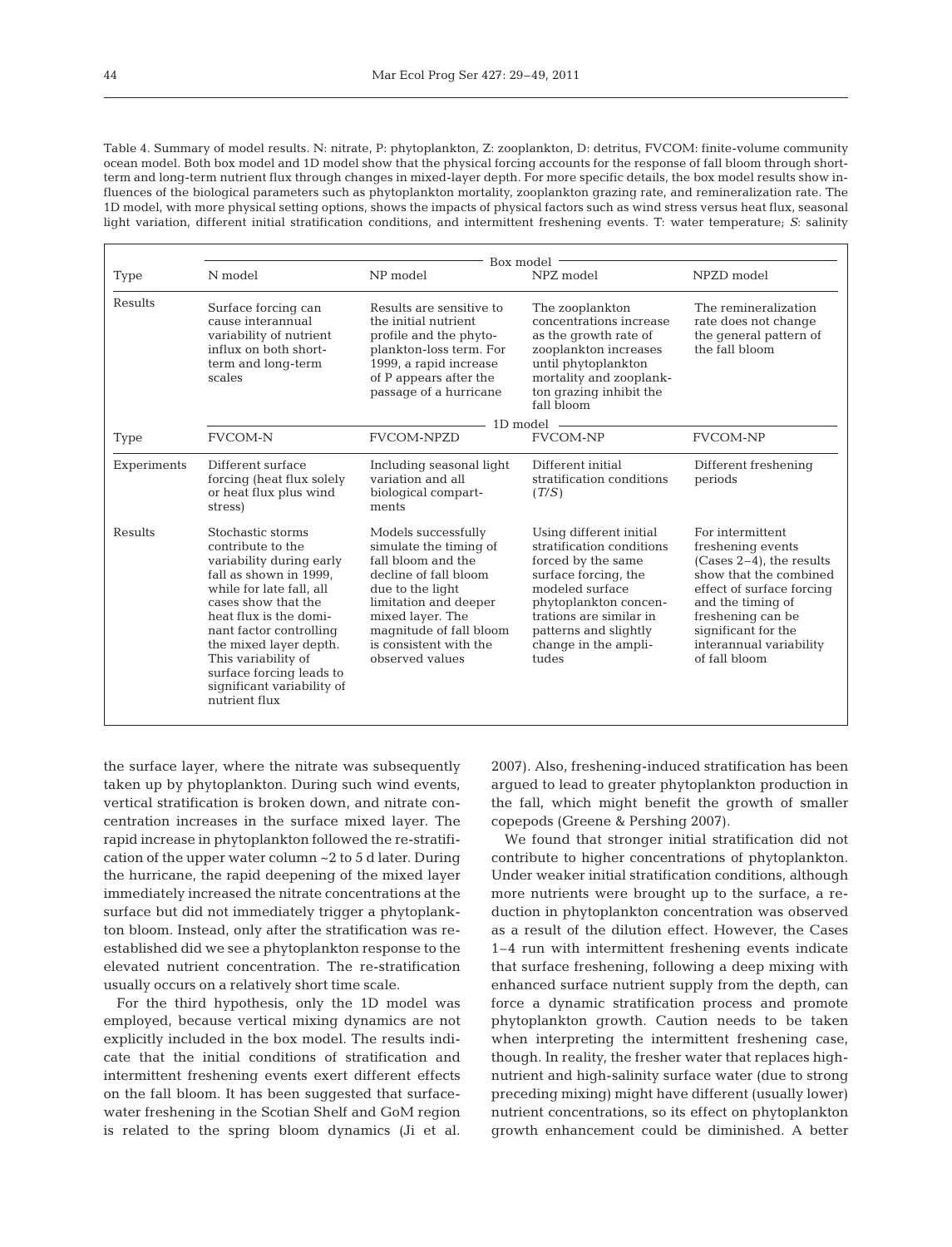way to look at this case is, due to the enhanced freshening, the re-stratification after strong mixing occurs, and mixing of high-nutrient water from mid-depths with the low-nutrient surface water can still facilitate stronger phytoplankton growth.

# **Factors affecting surface mixing: heat flux versus surface wind**

Among our hypotheses, seasonal variability in surface forcing is the dominant factor controlling the dynamics of the fall phytoplankton bloom. Extreme wind events such as a hurricane can only be significant over a relatively short period of time, and it is the restratification process that triggers an early fall bloom. However, such events do not significantly increase the accumulated biomass throughout the fall. The accumulated biomass is more strongly impacted by the seasonally accumulated effects of surface forcing (mostly by cooling during late fall).

We used the MY-2.5 turbulent closure scheme to compute the mixed-layer depth. Considering the uncertainties in these mixed-layer estimates, we re peated the numerical experiments using mixed-layer depths generated by the Price-Weller-Pinkel (PWP) model (Price et al. 1986), which calculates the mixedlayer depth based on static instability, mixed-layer instability, and shear-flow instability. The results show no significant changes in terms of bloom dynamics, suggesting that the model results are not sensitive to the differences of mixed-layer estimates between MY-2.5 and PWP models. However, both box model and 1D model results were sensitive to the initial nutrient concentrations, which only changed the magnitude of biological compartments, but had little effect on the general temporal variation.

#### **Increasing complexity and bloom variability**

Our approach in this study was to use models of increasing complexity in terms of modeled biological and physical processes. Findlay et al. (2006) used a simple system of parametrically forced ordinary differential equations to model the fall bloom in an open ocean ecosystem and reported that the rate of vertical mixing was important. They found that neither rapid nor gradual deepening of the mixed layer triggered a fall bloom; instead, a phytoplankton response required an intermediate mixing rate. However, the deepening rate of the mixed layer was simplified as a constant rate, and nutrient concentrations below the mixed layer were kept constant in their study. It is unclear how a system would respond if it had variable mixedlayer dynamics and nutrient concentrations. Compared to the Findlay et al. (2006) results, our model results suggest that besides the rate of deepening of the mixed layer, re-stratification dynamics after the break down of the mixed layer (hurricane case) and gradual deepening of the mixed layer can also trigger the accumulation of phytoplankton in the euphotic layer. The interannual variability can be largely explained by the surface forcing via controlling the nitrate flux, and fall blooms in coastal regions are significantly affected by the intermittent disturbances of wind mixing, cooling events and re-stratification.

According to Taylor & Mountain (2009), the interannual variability in surface salinity in the GoM can significantly affect the depth of vertical convective mixing in the GoM. Mupparapu & Brown (2002) compared the PWP model-simulated mixed-layer depths with measured mixed-layer depths and found that by excluding the role of convection, the PWP model underestimates the mixed-layer depth. At least 2 interesting questions can be raised concerning convection. First, how does vertical convection affect the fall bloom? Second, can the interannual variability of convection impact the spring bloom the following year by altering the surface nutrient concentrations in spring?

Another important factor, which the 1D model misses, is lateral advection. Lateral advection may bring nutrient-poor or -rich water into the GoM or affect the stratification with fresh or salty water, which can greatly change the fall bloom. Our 1D model analysis here consists of a process-oriented study. It helped us to shed new light on the impact of surface forcing on the fall bloom dynamics and interannual variations. Based on what we have learned from the box and 1D model experiments, a phytoplankton increase may be favored by the input of nutrient-rich water through lateral advection, which is analogous to an increased nutrient flux, or intermittent freshening with re-stratification following strong mixing as the low-salinity water encounters the high-salinity (highnutrient) water from the deeper mixed layer. However, if the low-salinity water contains few nutrients, the situation will become more complicated by the combined effects of re-stratification and nutrient limitation.

Based on our results, the near-surface phytoplankton should increase with the entrainment of nutrients whenever the mixed layer depth deepens due to wind mixing and cooling. This result cannot be used to explain why there was no significant evidence of the fall bloom in 2000 and 2004, even though significant wind variability and cooling were observed. A further investigation on other physical and biological processes, such as phytoplankton response to light changes, nutrient recycling, and short-term variability of surface forcing, is needed.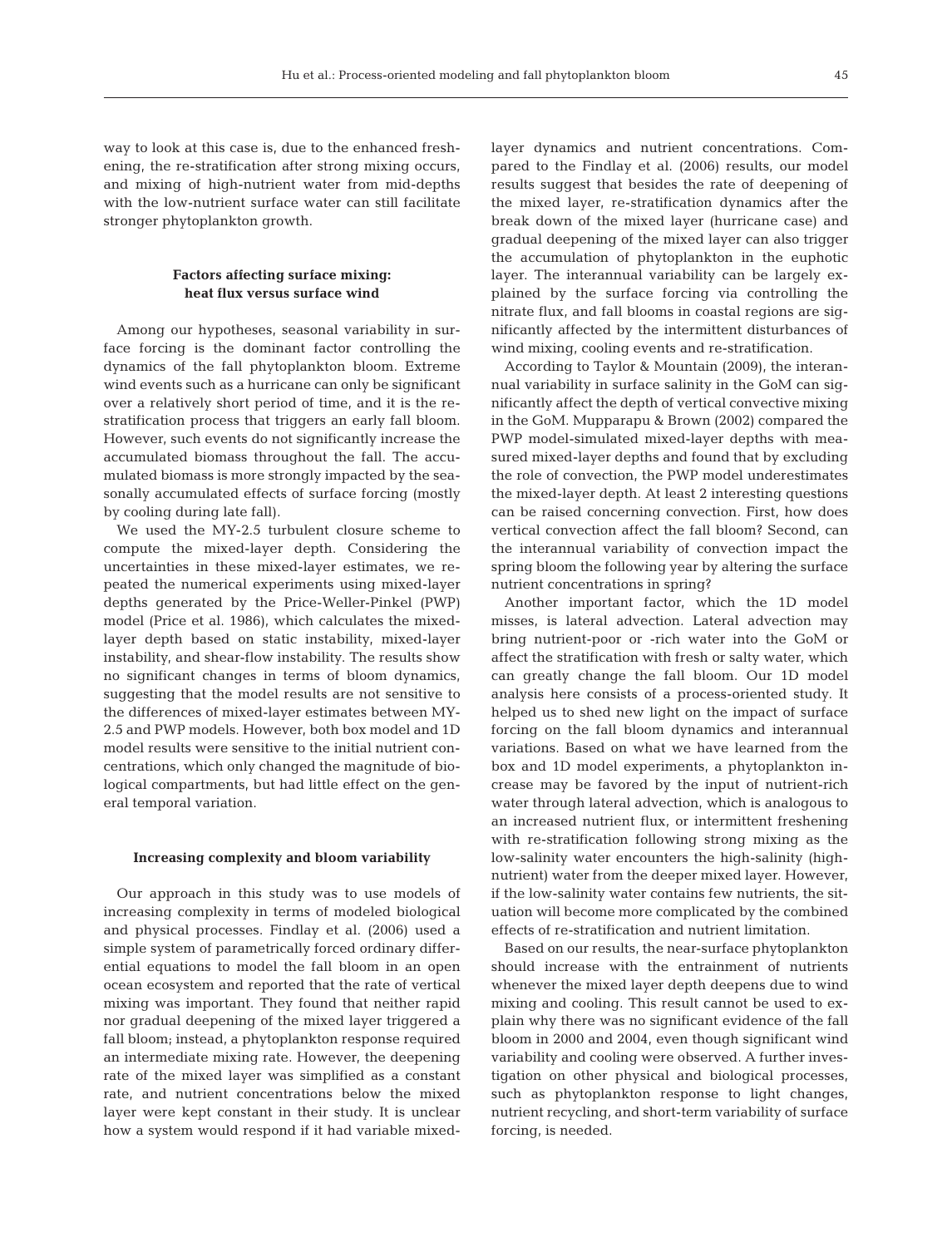## **CONCLUSIONS**

The interannual variability of the fall bloom was examined first using the SeaWiFS satellite chlorophyll data in Wilkinson Basin in the western GoM. We found 3 general patterns in fall phytoplankton blooms: (1) a response to short-term perturbations such as a hurricane event that rapidly deepens the mixed layer and brings nutrients to the surface in early fall, or a freshening event that re-stratifies the mixed layer in later fall; (2) a response to gradual variation of the mixed layer such as the seasonally increasing wind mixing and cooling that gradually deepens the mixed layer; and (3) the absence of high chlorophyll concentrations throughout the fall. Possible factors controlling the interannual variability of fall blooms include surface forcing (wind mixing and heat flux), freshening, biological processes, convective mixing, and advection.

Using both box models and 1D models, we reproduced the increase in phytoplankton biomass in the fall when the surface mixed layer deepens, leading to changes in the nitrate influx. The box model results indicate that the intensity of phytoplankton is also sensitive to initial nutrient profiles and mortality of phytoplankton, but the dominant pattern is mostly caused by the dynamics of the mixed layer. The 1D model results reveal that the surface mixed-layer depth is controlled by both cooling-induced and wind-induced mixing during early fall, but particularly by cooling-induced mixing in late fall. The re-stratification process following the passage of a hurricane and seasonal, gradual deepening of the mixed layer can trigger phytoplankton development. The influence of freshening events is more complicated and depends on the timing of freshening events and nutrient content in the mixed layer. In general, the freshening events are important for the increase of the phytoplankton concentration during late fall when the mixed layer is deep enough to entrain additional nutrients. Further studies with a 3-dimensional model are required to resolve other factors (such as vertical and horizontal advection) that can potentially affect the fall bloom and were not resolved in the present study.

(grants NA04NMF4720332 and NA05NMF4721131) and a doctoral start-up fund by Shanghai Ocean University for S.H., the US GLOBEC Northwest Atlantic/Georges Bank Program through NSF grants (OCE-0234545, OCE-0227679, OCE-0606928, OCE-0712903, OCE-0732084, and OCE-0726851), NERACOOS, MWRA as well as MIT Sea Grant College Programs with grant nos. 2006-RC-103 and 2008-R/RC-107, NER-ACOOS and MWRA funds for C.C., NSF grant (OCE-0228943) to D.W.T., the WHOI Smith Chair in Coastal Oceanography and NOAA grant NA-17RJ1223 for R.C.B., and NSF (grant OCE-0727033) and NOAA (grant NA17RJ1223) to R.J. The experiments were conducted using the Linux clusters in the Marine Ecosystem Dynamics Modeling Laboratory at the School  $\quad \blacktriangleright$  Hitchcock GL, Smayda TJ (1977a) Bioassay of lower Narra-

of Marine Science and Technology, University of Massa chusetts-Dartmouth, funded by the SMAST Fishery Program through NOAA grants NA04NMF4720332 and NA05-NMF4721131. This paper is US GLOBEC contribution no. 700, 11-0101 in the SMAST Contribution Series, School of Marine Science and Technology, University of Massachusetts-Dartmouth. The work is also partially supported by the Shanghai Ocean University Program for International Cooperation (no. A-2302-10-0003), the Program of Science and Technology Commission of Shanghai Municipality (no. 09320503700), the Fund for Shanghai Excellent Youth Scholar (no. B-8101-09- 0237) and the Leading Academic Discipline Project of Shanghai Municipal Education Commission (project no. J50702).

# LITERATURE CITED

- Bigelow HB (1926) Plankton of the offshore waters of the Gulf of Maine. Bull US Bur Fish 40:1–509
- Chen C (2002) Marine ecosystem dynamics and modeling. Higher Education Press, Beijing (in Chinese)
- ► Chen C, Beardsley RC (1998) Tidal mixing over finiteamplitude banks: a model study with application to Georges Bank. J Mar Res 56:1163–1203
- ► Chen C, Liu H, Beardsley RC (2003) An unstructured, finitevolume, three-dimensional, primitive equation ocean model: application to coastal ocean and estuaries. J Atmos Ocean Technol 20:159–186
- ► Chen C, Beardsley RC, Hu S, Xu Q, Lin H (2005) Using MM5 to hindcast the ocean surface forcing fields over the Gulf of Maine and Georges Bank region. J Atmos Ocean Technol 22:131–145
	- Chen C, Beardsley RC, Cowles G (2006a) An unstructured grid, finite-volume coastal ocean model (FVCOM) system. Oceanography 19(1):78–89
	- Chen C, Cowles G, Beardsley RC (2006b) An unstructured grid, finite volume coastal ocean model: FVCOM user manual, 2nd edn. SMAST/UMASSD Technical Report 06- 0602, University of Massachusetts Datrmouth, North Dartmouth, MA
	- Dudhia J, Gill D, Manning K, Wang W, Bruyere C, Wilson J, Kelly S (2003) PSU/NCAR mesoscale modeling system tutorial class notes and user's guide. MM5 modeling system version 3, Mesoscale and Microscale Meteorology Division, National Center for Atmospheric Research, Boulder, CO
- ► Findlay HS, Yool A, Nodale M, Pitchford JW (2006) Modelling of autumn plankton bloom dynamics. J Plankton Res 28: 209–220
	- Fogel ML, Aguilar C, Cuhel R, Hoolander DJ, Willey JD, Paerl HW (1999) Biological and isotopic changes in coastal waters induced by Hurricane Gordon. Limnol Oceanogr 44:1359–1369
- Acknowledgements. This research was supported by NOAA  $\blacktriangleright$  Friedland KD, Hare JA, Wood GB, Col LA and others (2008) Does the fall phytoplankton bloom control recruitment of Georges Bank haddock, *Melanogrammus aeglefinus*, through parental condition? Can J Fish Aquat Sci 65: 1076–1086
	- Gran HH, Braarud T (1935) A quantitative study of the phytoplankton in the Bay of Fundy and the Gulf of Maine (including observations on hydrography, chemistry and turbidity). J Biol Board Can 1:279–467
	- ► Greene CH, Pershing AJ (2007) Climate drives sea change: Changes in Arctic climate have contributed to shifts in abundances and seasonal cycles of a variety of species in the northwest Atlantic. Science 315:1084–1095
	-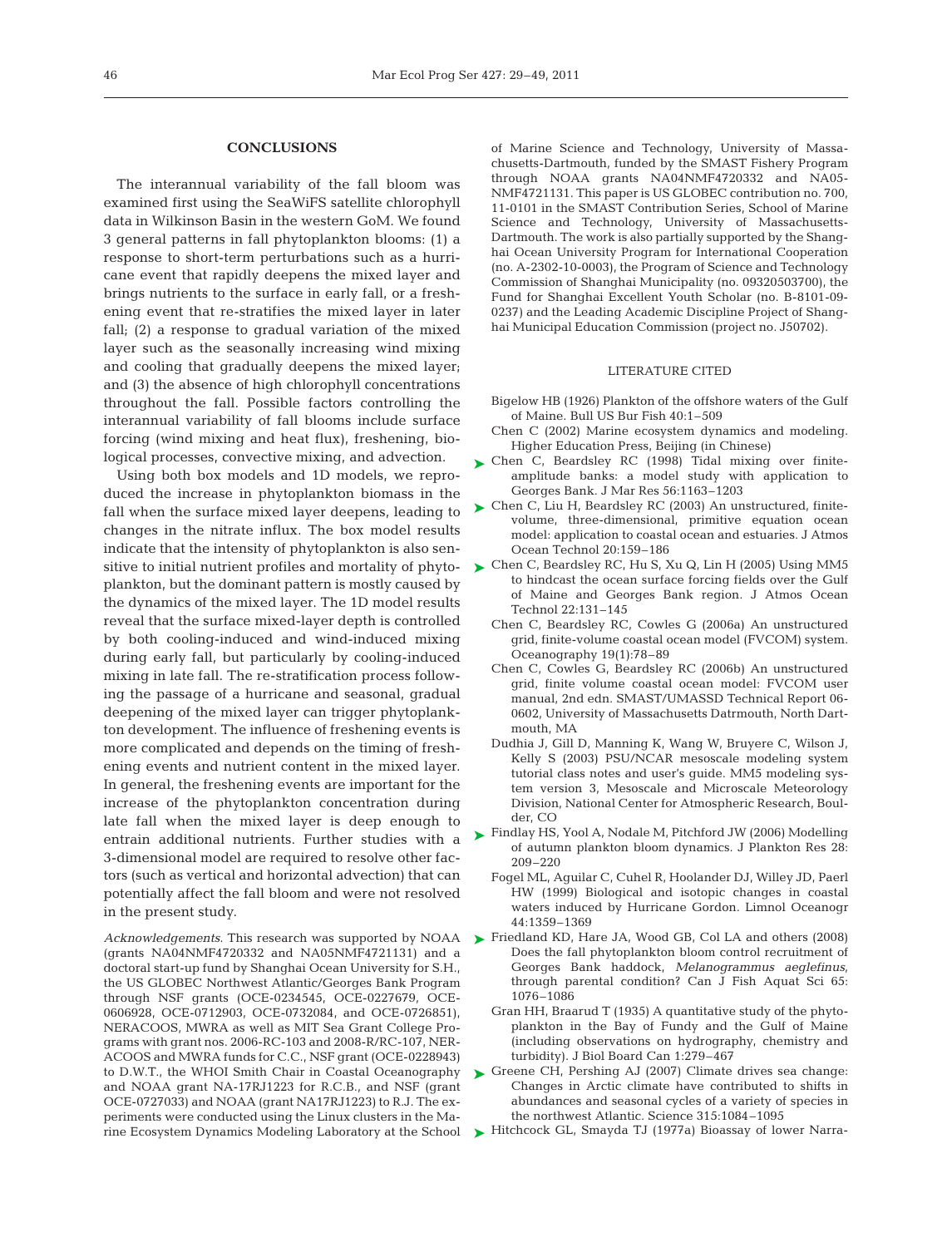gansett Bay waters during the 1972-1973 winter-spring bloom using the diatom *Skeletonema costatum*. Limnol Oceanogr 22:132–139

- ► Hitchcock GL, Smayda TJ (1977b) The importance of light in the initiation of the 1972–1973 winter-spring diatom bloom in Narragansett Bay. Limnol Oceanogr 22:126–131
- ► Ji R, Chen C, Franks PJS, Townsend DW and others (2006) Spring phytoplankton bloom and associated lower trophic level food web dynamics on Georges Bank: 1-D and 2-D model studies. Deep-Sea Res II 53:2656–2683
- ► Ji R, Davis CS, Chen C, Townsend DW, Mountain DG, Beardsley RC (2007) Influence of ocean freshening on shelf phytoplankton dynamics. Geophys Res Lett 34: L24607 doi:10.1029/2007GL032010
- Ji R, Davis C, Chen C, Beardsley RC (2008a) Influence of local ➤ and external processes on the annual nitrogen cycle and primary productivity on Georges Bank: a 3-D biologicalphysical modeling study. J Mar Syst 73:31–47
- ► Ji R, Davis C, Chen C, Townsend D, Mountain D, Beardsley RC (2008b) Modeling the influence of low-salinity water inflow on winter-spring phytoplankton dynamics in the Nova Scotian Shelf-Gulf of Maine region. J Plankton Res 30:1399–1416
- ► Mellor GL, Yamada T (1982) Development of a turbulence closure model for geophysical fluid problems. Rev Geophys Space Phys 20:851–875
- ► Mupparapu P, Brown WS (2002) Role of convection in winter mixed layer formation in the Gulf of Maine, February 1987. J Geophys Res 107:3229 doi:10.1029/1999JC000116
	- O'Reilly JE, Busch DA (1984) Phytoplankton primary production on the northwestern Atlantic shelf. Rapp P-V Reùn Cons Int Explor Mer 183:255–268
	- O'Reilly JE, Maritorena S, Siegel DA, O'Brien MC and others (2001) Ocean color chlorophyll *a* algorithms for SeaWiFS, OC2 and OC4: version 4. In: Hooker SB, Firestone ER (eds) SeaWiFS Postlaunch Tech Rep Series, Vol 11. SeaWiFS postlaunch calibration and validation analyses: Part 3. NASA Tech. Memo. 2000-206892. NASA Goddard Space Flight Center, Greenbelt, MD, p 9–23
- ► Price JF, Weller RA, Pinkel R (1986) Diurnal cycling: observations and models of the upper ocean response to diurnal

heating, cooling and wind mixing. J Geophys Res 91: 8411–8427

- ► Son S, Platt T, Fuentes-Yaco C, Bouman H, Devred E, Wu Y, Sathyendranath S (2007) Possible biogeochemical response to the passage of Hurricane Fabian observed by satellites. J Plankton Res 29:687–697
- ► Taylor MH, Mountain DG (2009) The influence of surface layer salinity on wintertime convection in Wilkinson Basin, Gulf of Maine. Cont Shelf Res 29:433–444
- ► Thomas AC, Townsend DW, Weatherbee R (2003) Satellitemeasured phytoplankton variability in the Gulf of Maine. Cont Shelf Res 23:971–989
	- Townsend DW, Ellis WG (2010) Primary production and nutrient cycling on the Northwest Atlantic continental shelf. In: Liu KK, Atkinson L, Quiñones R, Talaue-McManus L (eds) Carbon and nutrient fluxes in continental margins: a global synthesis. IGBP Book Series. Springer-Verlag, Berlin, p 234–248
- ► Townsend DW, Spinrad RW (1986) Early spring phytoplankton blooms in the Gulf of Maine. Cont Shelf Res 6:515–529
- ► Townsend DW, Keller MD, Sieracki ME, Ackleson SG (1992) Spring phytoplankton blooms in the absence of vertical water column stability. Nature 360:59–62
- ▶ Townsend DW, Cammen LM, Holligan PM, Campbell DE, Pettigrew NR (1994) Causes and consequences of variability in the timing of spring phytoplankton blooms. Deep-Sea Res 41:747–765
- ▶ Townsend DW, Pettigrew NR, Thomas AC (2001) Offshore blooms of the red tide organism, *Alexandrium* sp., in the Gulf of Maine. Cont Shelf Res 21:347–369
- ► Townsend DW, Pettigrew NR, Thomas AC (2005) On the nature of *Alexandrium fundyense* blooms in the Gulf of Maine. Deep-Sea Res II 52:2603–2630
	- Townsend DW, Thomas AC, Mayer LM, Thomas M, Quinlan J (2006) Oceanography of the northwest Atlantic continental shelf. In: Robinson AR, Brink KH (eds) The Sea, Vol 14. Harvard University Press, Cambridge, MA, p 119–168
- ▶ Townsend DW, Rebuck ND, Thomas MA, Karp-Boss L, Gettings RM (2010) A changing nutrient regime in the Gulf of Maine. Cont Shelf Res 30:820–832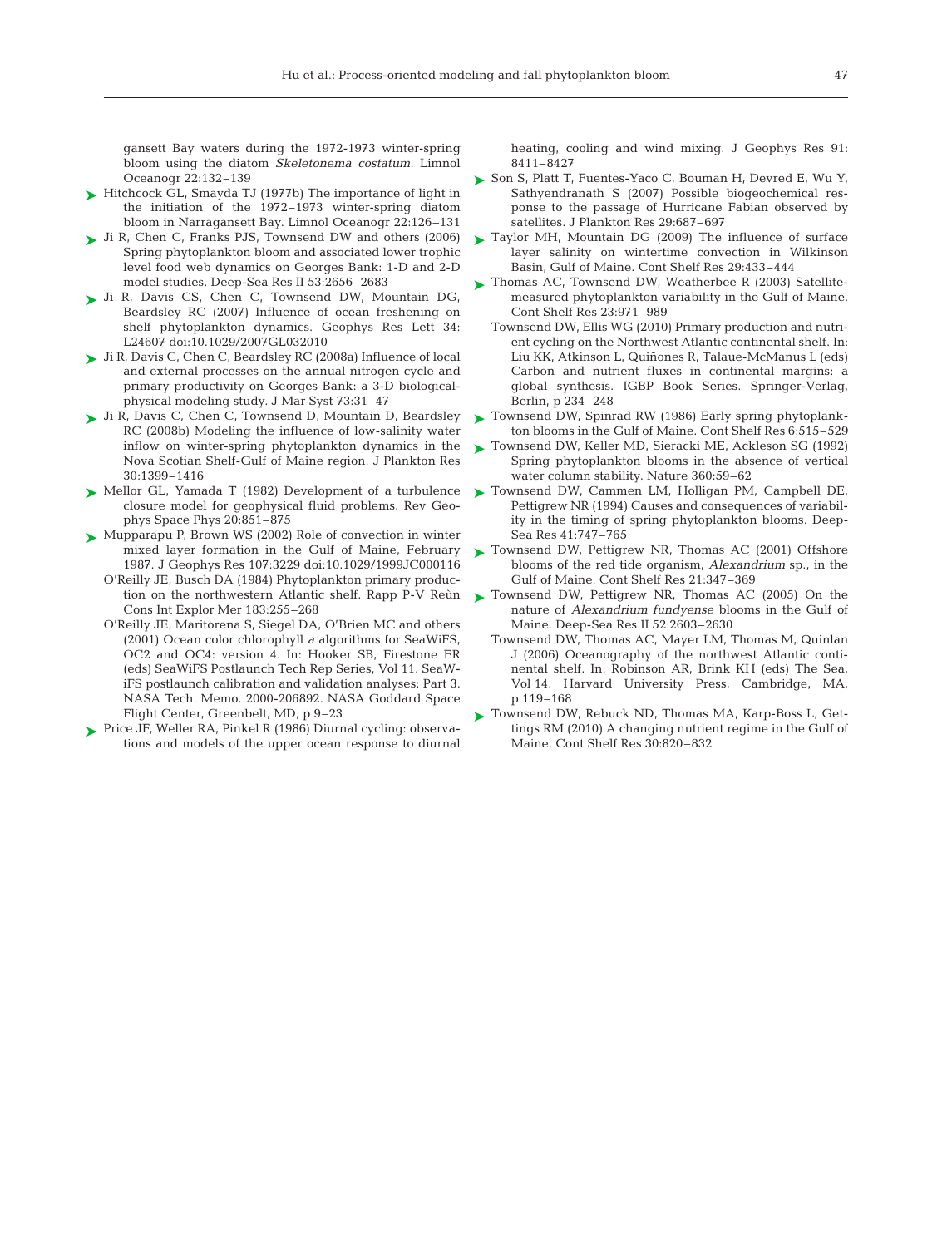**Appendix A.** Non-dimensional box model equations

| N model:                                                                                                                                                                                                                                                                          |       |
|-----------------------------------------------------------------------------------------------------------------------------------------------------------------------------------------------------------------------------------------------------------------------------------|-------|
| $\frac{\mathrm{d}N'}{\mathrm{d}t'}=\frac{N_0'-N'}{h'}\frac{\mathrm{d}h'}{\mathrm{d}t'}$                                                                                                                                                                                           | (A1)  |
| NP model:                                                                                                                                                                                                                                                                         |       |
| $\frac{dN'}{dt'} = \frac{-\int_{z-h}^{s} f(I) dz}{H} \frac{N'}{K' + N'} \frac{P'}{h'} + \varepsilon_{p'} P' + \frac{N_0' - N'}{h'} \frac{dh'}{dt'}$                                                                                                                               | (A2)  |
| $\frac{{\rm d}P'}{{\rm d}t'}\,=\,\frac{\int_{z=-h}^{\upsilon}f(I){\rm d}z}{H}\frac{N'}{K_{\circ}'+N'}\frac{P'}{h'}-\epsilon_{p}\,^{\prime}P'-\frac{P'}{h'}\frac{{\rm d}h'}{{\rm d}t'}$                                                                                            | (A3)  |
| where $K_s' = \frac{K_s}{N_s}$ , $\epsilon_p' = \frac{\epsilon_p}{V_m}$ .                                                                                                                                                                                                         |       |
| NPZ model:                                                                                                                                                                                                                                                                        |       |
| $\frac{dN'}{dt'} = \frac{-\int_{z=h} f(I) dz}{H} \frac{N'}{K' + N'h'} + (1-\gamma)g_{max'} \frac{(P')^2}{(K_n')^2 + (P')^2} Z' + \varepsilon_p' P' + m'(Z')^2 + \frac{N_0' - N'}{h'} \frac{dh'}{dt'}$                                                                             | (A4)  |
| $\frac{{\rm d}P'}{{\rm d}t'}\,=\,\frac{\int_{z=-h}^{\cdot}f(I){\rm d}z}{H}\frac{N'}{K\,'+N'}\frac{P'}{h'}\,-\,g_{{\rm max}}'\frac{(P')^2}{(K_{\scriptscriptstyle \rm D})^2\,+(P')^2}\,Z'-\,\epsilon_{\scriptscriptstyle P}\hskip.2cm'P'-\frac{P'}{h'}\frac{{\rm d}h'}{{\rm d}t'}$ | (A5)  |
| $\frac{dZ'}{dt'} = \gamma g_{\text{max}}' \frac{(P')^2}{(K_n')^2 + (P')^2} Z' - m'(Z')^2 - \frac{Z'}{h'} \frac{dh'}{dt'}$                                                                                                                                                         | (A6)  |
| where $K_s' = \frac{K_s}{N_t}$ , $\varepsilon_p' = \frac{\varepsilon_p}{V_m}$ , $g_{\text{max}}' = \frac{g_{\text{max}}}{V_m}$ , $K_p' = \frac{K_p}{N_t}$ , $m' = \frac{m}{V_m}N_t$                                                                                               |       |
| NPZD model:                                                                                                                                                                                                                                                                       |       |
| $\frac{dN'}{dt'} = \frac{-\int_{z=h} f(l)dz}{H} \frac{N'}{K' + N'} \frac{P'}{h'} + \beta g_{max'} \frac{(P')^2}{(K')^2 + (P')^2} Z' + \epsilon_D' D' + \frac{N_0' - N'}{h'} \frac{dH'}{dt'}$                                                                                      | (A7)  |
| $\frac{dP'}{dt'} = \frac{\int_{z=h}^{v} f(I)dz}{H} \frac{N'}{K' + N'} \frac{P'}{h'} - g_{max'} \frac{(P')^{2}}{(K_{-}^{'})^{2} + (P')^{2}} Z' - \varepsilon_{p}^{'} P' - \frac{P'}{h'} \frac{dh'}{dt'}$                                                                           | (A8)  |
| $\frac{\mathrm{d} Z'}{\mathrm{d} t'} \,=\, \alpha g_{\max{}}'\frac{(P')^2}{(K_{\rm n}{'})^2 + (P')^2} Z' - m'(Z')^2 - \frac{Z'}{h'}\frac{\mathrm{d} h'}{\mathrm{d} t'}$                                                                                                           | (A9)  |
| $\frac{dD'}{dt'} = (1-\alpha-\beta)g_{\text{max}}' \frac{(P')^2}{(K_n')^2 + (P')^2} Z' + \varepsilon_p' P' + \lambda m'(Z')^2 - \varepsilon_p' D' - \frac{D'}{h'} \frac{dh'}{dt'}$                                                                                                | (A10) |
| where $K_s' = \frac{K_s}{N_t}$ , $\varepsilon_p' = \frac{\varepsilon_p}{V_m}$ , $g_{\text{max}}' = \frac{g_{\text{max}}}{V_m}$ , $K_p' = \frac{K_p}{N_t}$ , $m' = \frac{m}{V_m}N_t$ , $\varepsilon_p' = \frac{\varepsilon_p}{V_m}$                                                |       |
|                                                                                                                                                                                                                                                                                   |       |
|                                                                                                                                                                                                                                                                                   |       |